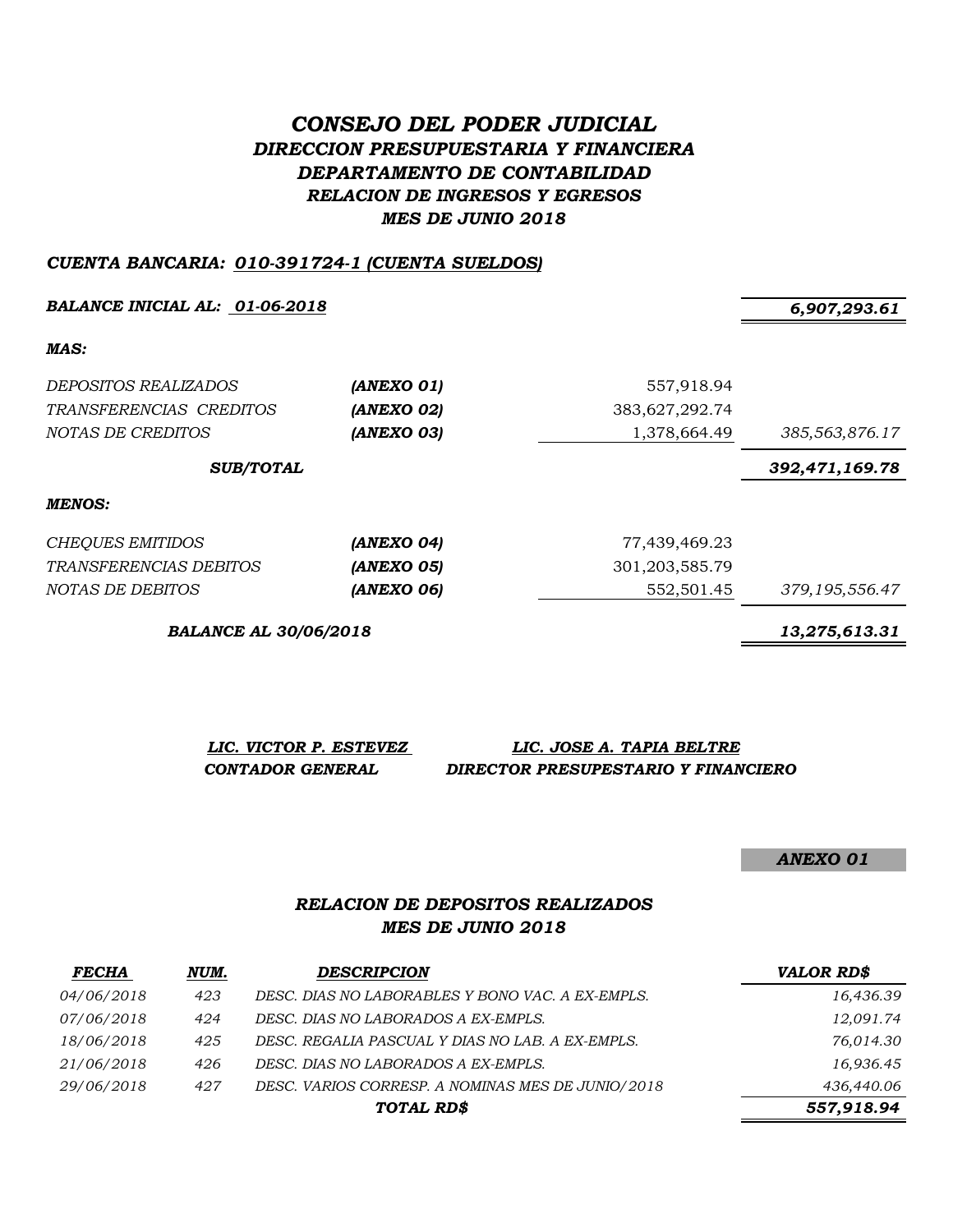## *RELACION DE TRANSFERENCIAS CREDITOS MES DE JUNIO 2018*

*FECHA NUM. DESCRIPCION VALOR RD\$ 05/06/2018 138 TRANSF. DE FONDO REEMB SUELDOS Y B. VAC COOPNASEJU 160,208.26 21/06/2018 139 TRANSF. DE FONDO PAGO SUELDOS JUNIO 2018 383,467,084.48 TOTAL RD\$*

 *383,627,292.74*

#### *ANEXO 03*

## *RELACION NOTAS DE CREDITOS MES DE JUNIO 2018*

| <b>FECHA</b>      | NUM. | <b>DESCRIPCION</b>                              | <b>VALOR RD\$</b> |
|-------------------|------|-------------------------------------------------|-------------------|
| 06/06/2018        | 1032 | REINTEGRO CHQ117101                             | 12,236.67         |
| 13/06/2018        | 1033 | REINTEGRO CHQ117570                             | 17,811.16         |
| 19/06/2018        | 1034 | REINTEGRO CHQ116266                             | 6,018.18          |
| 19/06/2018        | 1035 | REINTEGRO CHQ116759                             | 6,018.18          |
| 19/06/2018        | 1036 | REINTEGRO CHQ117265                             | 6,018.18          |
| 19/06/2018        | 1037 | REINTEGRO CHQ117410                             | 4,078.89          |
| 19/06/2018        | 1038 | REINTEGRO CHQ117490                             | 432,000.00        |
| 19/06/2018        | 1039 | REINTEGRO CHQ117622                             | 21,357.50         |
| 27/06/2018        | 1041 | REINTEGRO CHQ114171                             | 6,141.00          |
| <i>27/06/2018</i> | 1042 | REINTEGRO CHQ114208                             | 6,141.00          |
| 27/06/2018        | 1043 | REINTEGRO CHQ114213                             | 6,141.00          |
| 27/06/2018        | 1044 | REINTEGRO CHQ114173                             | 6,141.00          |
| 27/06/2018        | 1045 | REINTEGRO CHO114476                             | 3,000.00          |
| <i>27/06/2018</i> | 1046 | REINTEGRO CHQ114593                             | 6,018.18          |
| <i>27/06/2018</i> | 1047 | REINTEGRO CHQ114628                             | 6,018.18          |
| 27/06/2018        | 1048 | REINTEGRO CHQ114591                             | 6,018.18          |
| <i>27/06/2018</i> | 1049 | REINTEGRO CHQ114786                             | 16,897.78         |
| 27/06/2018        | 1050 | REINTEGRO CHQ117748                             | 6,018.18          |
| <i>27/06/2018</i> | 1051 | REINTEGRO CHQ117701                             | 37,742.61         |
| 27/06/2018        | 1052 | REINTEGRO CHQ117739                             | 5,251.68          |
| 25/06/2018        | 1040 | PAGO SERV MILITARES NOM. ELECTRONICA JUNIO 2018 | 103,400.01        |
| 28/06/2018        | 1053 | EMPLEADOS EXCLUIDOS NOM ELECTRONICA JUNIO 2018  | 555,673.40        |
| 30/06/2018        | 1054 | RETENCION PERSONAL PROG. PASANTIA JUNIO 2018    | 51,000.00         |
| 30/06/2018        | 1055 | DIFERENCIA EN PAGO ELECTRONICO JUNIO 2018       | 0.78              |
| 30/06/2018        | 1056 | RETENCION TRANSF. BONO VACACIONAL JUNIO 2018    | 51,522.75         |
|                   |      | TOTAL RD\$                                      | 1,378,664.49      |

*ANEXO 02*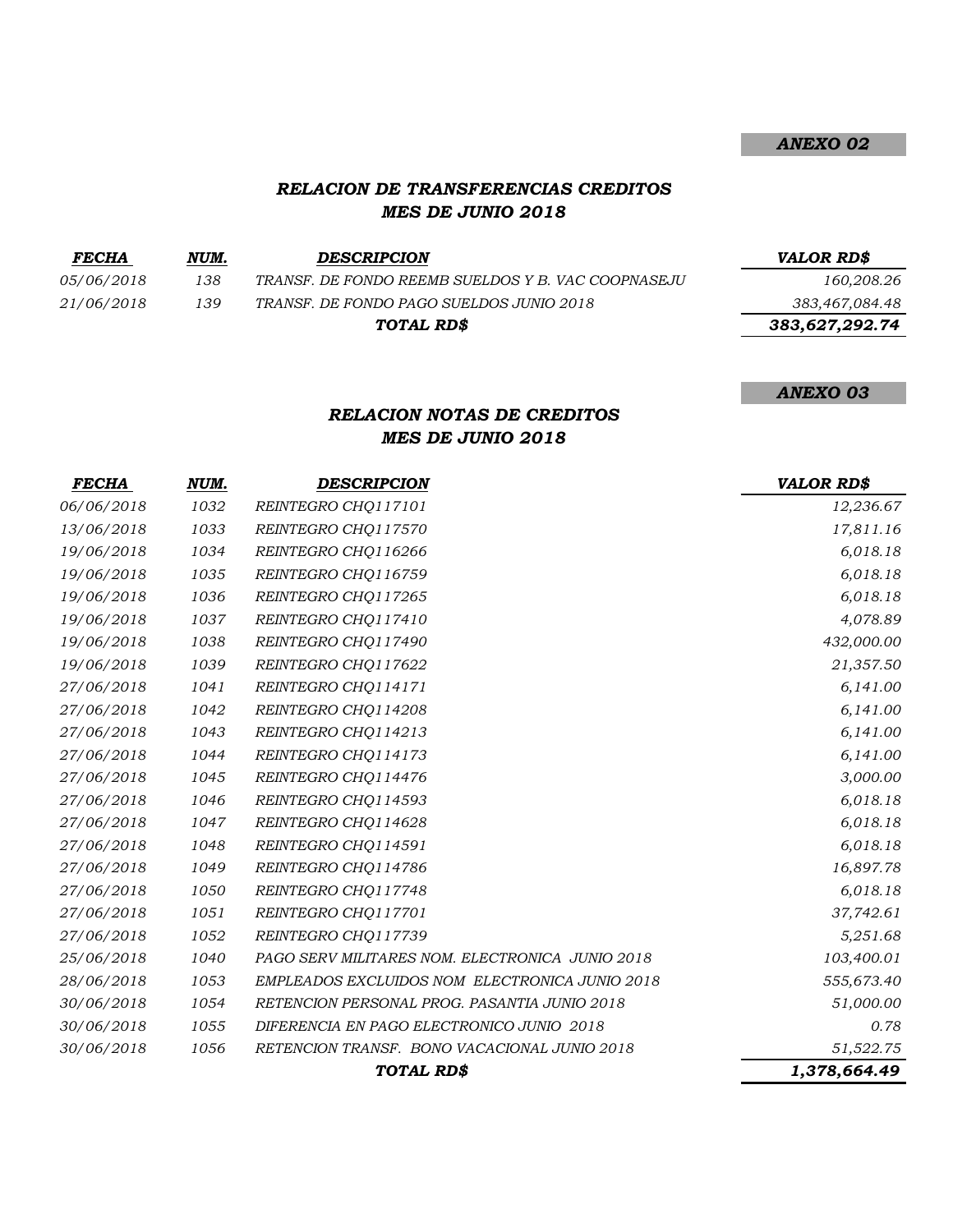#### *ANEXO 04*

# *RELACION DE CHEQUES EMITIDOS MES DE JUNIO 2018*

| <b>FECHA</b> | NUM.   | <b>BENEFICIARIO</b>              | <b>VALOR RD\$</b> |
|--------------|--------|----------------------------------|-------------------|
| 06/06/2018   | 117506 | YARISA J. MENDEZ ALVAREZ         | 28,775.67         |
| 06/06/2018   | 117507 | AVELLANEDA ABREU COLLADO         | 4,782.16          |
| 06/06/2018   | 117508 | DAVIANA S. DEL ROSARIO CABRERA   | 24,644.00         |
| 06/06/2018   | 117509 | ENRIQUE NUEZ RODRIGUEZ           | 0.00              |
| 06/06/2018   | 117510 | MARIA Y. BATISTA RUIZ            | 19,459.33         |
| 06/06/2018   | 117511 | GABRIELA E. VARGAS COSS          | 10,349.00         |
| 06/06/2018   | 117512 | COOPNASEJU                       | 5,181.60          |
| 06/06/2018   | 117513 | CONSEJO DEL PODER JUDICIAL       | 12,091.74         |
| 06/06/2018   | 117514 | CONSEJO DEL PODER JUDICIAL       | 3,500.00          |
| 06/06/2018   | 117515 | COLECTOR DE IMPUESTOS INTERNOS   | 37,482.86         |
| 06/06/2018   | 117516 | ENRIQUE NUNEZ RODRIGUEZ          | 29,896.00         |
| 07/06/2018   | 117517 | SARA I. HENRIQUEZ MARIN          | 303,939.07        |
| 11/06/2018   | 117518 | CARMEN M. DE LA CRUZ TOLEDO      | 39,725.39         |
| 11/06/2018   | 117519 | ROSY A. TEJADA JIMENEZ           | 10,629.80         |
| 11/06/2018   | 117520 | PATRICIA REYNOSO CASTRO          | 827.61            |
| 11/06/2018   | 117521 | ALFREDO DE LOS SANTOS DE LA CRUZ | 13,890.49         |
| 11/06/2018   | 117522 | <b>MARIBEL MARTINEZ VERAS</b>    | 7,441.33          |
| 11/06/2018   | 117523 | ROSA MA. PAREDES CALCAÑO         | 4,078.89          |
| 11/06/2018   | 117524 | FRANCIA Y. CLASE CLASE           | 44,867.82         |
| 11/06/2018   | 117525 | MAIRENY VEGA CRUZ                | 17,757.78         |
| 11/06/2018   | 117526 | ILCANIA Y. CABRERA CABRERA       | 7,735.55          |
| 11/06/2018   | 117527 | PURA M. LOPEZ CRUZ               | 40,788.93         |
| 11/06/2018   | 117528 | ELIZABETH MARTE LIRIO            | 48,600.00         |
| 11/06/2018   | 117529 | ELLIN J. CORDERO TEJADA          | 53,025.61         |
| 11/06/2018   | 117530 | MIGUELINA D. CRESPO DIAZ         | 36,710.01         |
| 11/06/2018   | 117531 | THELMA V. REYES GARCIA           | 24,473.34         |
| 11/06/2018   | 117532 | ANA R. DE LEON GUZMAN            | 48,600.00         |
| 11/06/2018   | 117533 | FABIOLA FLORENTINO ROJAS         | 4,965.67          |
| 11/06/2018   | 117534 | FRANCHESKA ABREU TRINIDAD        | 27,311.21         |
| 11/06/2018   | 117535 | LORENZO A. VARGAS CRUZ           | 48,600.00         |
| 11/06/2018   | 117536 | LEIVY M. RODRIGUEZ GARCIA        | 15,887.29         |
| 11/06/2018   | 117537 | CESAR E. CABRAL ORTIZ            | 26,874.46         |
| 11/06/2018   | 117538 | ROSA M. ALMONTE FRANCISCO        | 48,600.00         |
| 11/06/2018   | 117539 | MAXIMO M. ALEGRIA DOMINGUEZ      | 4,078.89          |
| 11/06/2018   | 117540 | BERNARDINA PEÑA JIMENEZ          | 4,078.89          |
| 11/06/2018   | 117541 | HILARIA ALT. PERALTA JIMENEZ     | 246,240.00        |
| 11/06/2018   | 117542 | GRISELDA R. SALAZAR TAVERAS      | 3,240.00          |
| 11/06/2018   | 117543 | JOSE F. THEN REINOSO             | 22,680.00         |
| 11/06/2018   | 117544 | ALBANIA ALT. CONTRERAS SANCHEZ   | 3,240.00          |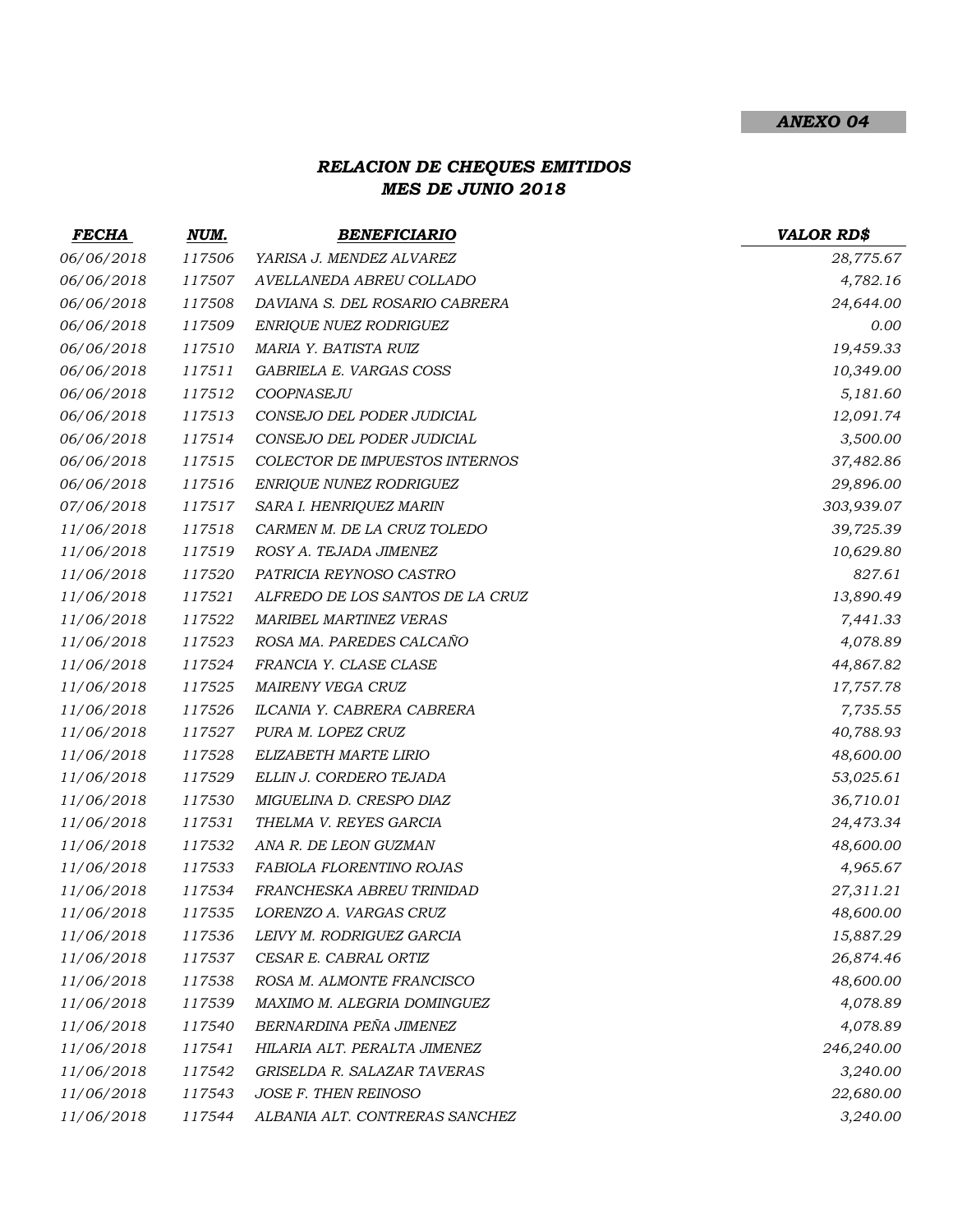| 11/06/2018 | 117545 | ADALGISA M. TEJADA DE AZA         | 48,600.00  |
|------------|--------|-----------------------------------|------------|
| 11/06/2018 | 117546 | BRENDA M. VARGAS MARTE            | 12,236.67  |
| 11/06/2018 | 117547 | PABLO ALB. MERCEDES SUAREZ        | 4,078.89   |
| 11/06/2018 | 117548 | CLARA E. GARCIA SANTOS            | 4,078.89   |
| 11/06/2018 | 117549 | CARMEN M. ALONZO MARTE            | 38,880.00  |
| 11/06/2018 | 117550 | YIRALDY ALT. HERNANDEZ GONZALEZ   | 163,155.67 |
| 11/06/2018 | 117551 | ISA R. RONDON POLANCO             | 12,236.67  |
| 11/06/2018 | 117552 | FRANCISCO TORRES DE LA CRUZ       | 48,600.00  |
| 11/06/2018 | 117553 | MAYRA J. DE LA CRUZ LORA          | 44,867.82  |
| 11/06/2018 | 117554 | AMARILIS GRULLON REYNOSO          | 24,473.35  |
| 11/06/2018 | 117555 | FRANCISCO ALB. ANTIGUA PORTUHONDO | 38,880.00  |
| 11/06/2018 | 117556 | EDIS Y. RODRIGUEZ MUÑOZ           | 8,157.78   |
| 11/06/2018 | 117557 | EUDOCIO FERRERAS MEDINA           | 40,788.90  |
| 11/06/2018 | 117558 | DAYARIS E. PINEDA ACOSTA          | 23,206.63  |
| 11/06/2018 | 117559 | ZOBEIDA MATEO                     | 32,631.14  |
| 11/06/2018 | 117560 | MIGUEL A. PEREZ MENDEZ            | 48,946.72  |
| 11/06/2018 | 117561 | NELY J. ARNAUT DE LOS SANTOS      | 8,157.78   |
| 11/06/2018 | 117562 | WILFREDO ENCARNACION JIMENEZ      | 8,076.21   |
| 11/06/2018 | 117563 | JAVIERCA ANT. GOMEZ               | 48,600.00  |
| 11/06/2018 | 117564 | BRUNILDA FORTUNA RUBEN            | 24,473.34  |
| 11/06/2018 | 117565 | ALEYDA FRANCO TEJADA              | 103,680.00 |
| 11/06/2018 | 117566 | RAMON ALB. ROMANO CONTRERAS       | 8,157.78   |
| 11/06/2018 | 117567 | WANDA Y. VARGAS PERALTA           | 103,680.00 |
| 11/06/2018 | 117568 | JOSE N. ESTEVEZ RODRIGUEZ         | 40,788.90  |
| 11/06/2018 | 117569 | STEFANY P. GARCIA JEREZ           | 7,735.55   |
| 11/06/2018 | 117570 | YENCI J. QUIÑONES RODRIGUEZ       | 17,811.16  |
| 11/06/2018 | 117571 | DANIEL BAEZ ARAUJO                | 9,425.69   |
| 11/06/2018 | 117572 | PURISIMA E. PAREDES MARTINEZ      | 4,078.89   |
| 11/06/2018 | 117573 | SHARLENNI ORTIZ DE LA ROSA        | 6,893.58   |
| 11/06/2018 | 117574 | JOSE BDO. MERCEDES PEÑA           | 4,078.89   |
| 11/06/2018 | 117575 | <b>GREGORIO TORRES SPENCER</b>    | 4,078.89   |
| 11/06/2018 | 117576 | MEDARDO ANT. RINCON MARTINEZ      | 4,078.89   |
| 11/06/2018 | 117577 | DOMINGO ANT. GUERRERO CALDERON    | 12,236.67  |
| 11/06/2018 | 117578 | ARANIBAL MANZANO ZAPATA           | 24,473.34  |
| 11/06/2018 | 117579 | EUGENIA A. MEDINA RODRIGUEZ       | 25,694.25  |
| 11/06/2018 | 117580 | VIRGINIA F. PERALTA HERRERA       | 8,157.78   |
| 11/06/2018 | 117581 | CELIANNY R. DIAZ MATOS            | 7,730.76   |
| 11/06/2018 | 117582 | MABELYN F. BERNARD ORTIZ          | 10,629.80  |
| 11/06/2018 | 117583 | ANTHONY A. RODRIGUEZ PAULINO      | 10,629.80  |
| 11/06/2018 | 117584 | KEYSY C. OGANDO ALCANTARA         | 10,629.80  |
| 11/06/2018 | 117585 | ASTRID C. CONTRERAS CRUZ          | 33,822.09  |
| 11/06/2018 | 117586 | YULEIDY ALVAREZ GERONIMO          | 14,495.18  |
| 11/06/2018 | 117587 | CAROLEN J. BATHER GONZALEZ        | 19,326.89  |
| 11/06/2018 | 117588 | TIOLA PIMENTEL RAMIREZ            | 4,960.89   |
| 11/06/2018 | 117589 | MARGARITA DE LOS S. REYES PAULINO | 28,552.23  |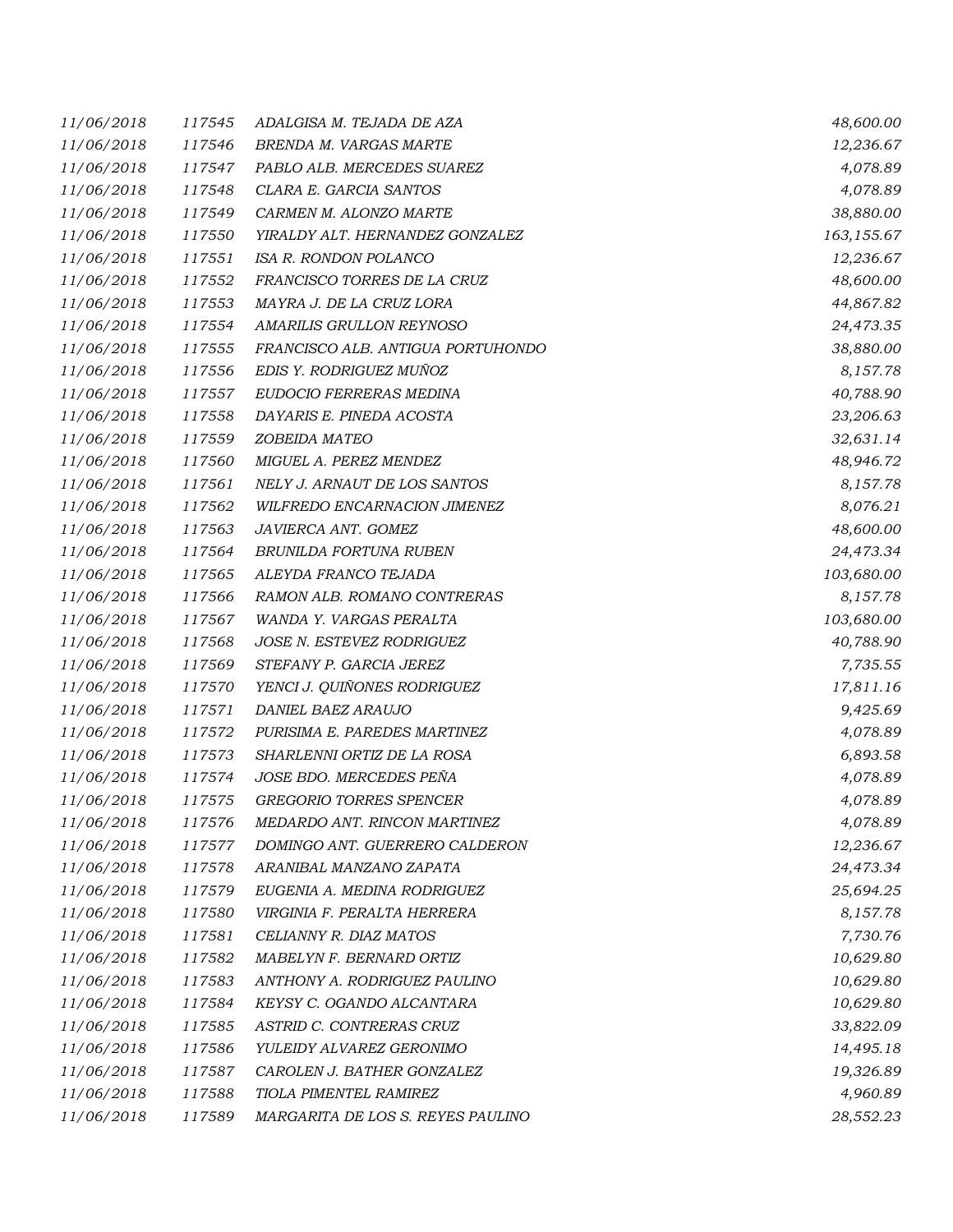| 11/06/2018 | 117590 | AMAURIS A. PEÑA GARCIA           | 28,552.24  |
|------------|--------|----------------------------------|------------|
| 11/06/2018 | 117591 | ROSANNY VARGAS SANCHEZ           | 25,655.98  |
| 11/06/2018 | 117592 | <b>BLADIMIR RUBIO GARCIA</b>     | 4,078.89   |
| 11/06/2018 | 117593 | YOKARY I. GAUTREAUX DE LA CRUZ   | 24,473.35  |
| 11/06/2018 | 117594 | ROSA H. NUÑEZ MERCEDES           | 73,420.07  |
| 11/06/2018 | 117595 | VALENTINA A. MATOS DE LOS SANTOS | 40,788.90  |
| 11/06/2018 | 117596 | PEDRO P. GARCIA VASQUEZ          | 24,473.34  |
| 11/06/2018 | 117597 | <b>JUAN L. AQUINO CORNIELES</b>  | 16,315.56  |
| 11/06/2018 | 117598 | <b>CARMEN CRUZ</b>               | 8,157.78   |
| 11/06/2018 | 117599 | OSCAR MOQUETE CUEVAS             | 24,473.36  |
| 11/06/2018 | 117600 | <b>IRISNELDA SANCHEZ SUERO</b>   | 27,311.21  |
| 11/06/2018 | 117601 | MELANY MONCION PAULINO           | 24,828.38  |
| 11/06/2018 | 117602 | <b>HECTOR F. MARTINEZ</b>        | 11,397.78  |
| 11/06/2018 | 117603 | ROSA E. ALMONTE R. DE VENTURA    | 8,157.78   |
| 11/06/2018 | 117604 | MARIA E. ESTEVEZ MEJIA           | 4,078.89   |
| 11/06/2018 | 117605 | ABRAHAM GARCIA                   | 8,157.78   |
| 12/06/2018 | 117606 | COLECTOR DE IMPUESTOS INTERNOS   | 43,242.86  |
| 12/06/2018 | 117607 | COLECTOR DE IMPUESTOS INTERNOS   | 6,135.07   |
| 12/06/2018 | 117608 | COLECTOR DE IMPUESTOS INTERNOS   | 0.00       |
| 12/06/2018 | 117609 | COLECTOR DE IMPUESTOS INTERNOS   | 23,082.86  |
| 12/06/2018 | 117610 | COLECTOR DE IMPUESTOS INTERNOS   | 95,502.86  |
| 14/06/2018 | 117611 | COLECTOR DE IMPUESTOS INTERNOS   | 35,082.86  |
| 14/06/2018 | 117612 | MARIA DEL C. FLORENTINO CARO     | 7,061.02   |
| 14/06/2018 | 117613 | HAROLIN CASTILLO FRANCISCO       | 24,706.37  |
| 15/06/2018 | 117614 | <b>IDELIZA GARCIA MARTINEZ</b>   | 3,939.00   |
| 15/06/2018 | 117615 | CONSEJO DEL PODER JUDICIAL       | 943.00     |
| 15/06/2018 | 117616 | COLECTOR DE IMPUESTOS INTERNOS   | 51,082.86  |
| 15/06/2018 | 117617 | LISSETTE MALDONADO FELIZ         | 0.00       |
| 15/06/2018 | 117618 | NORBERTO BELTRE FIALLO           | 0.00       |
| 15/06/2018 | 117619 | CONSEJO DEL PODER JUDICIAL       | 75,071.30  |
| 15/06/2018 | 117620 | COOPNASEJU                       | 127,412.51 |
| 15/06/2018 | 117621 | CONSEJO DEL PODER JUDICIAL       | 12,267.38  |
| 15/06/2018 | 117622 | LISSETTE MALDONADO FELIZ         | 21,357.50  |
| 15/06/2018 | 117623 | NORBERTO BELTRE FIALLO           | 30,277.13  |
| 19/06/2018 | 117624 | ALBA S. BURROUGHS LABORT         | 4,223.28   |
| 20/06/2018 | 117625 | GLORIA A. QUERO CABRERA          | 8,667.32   |
| 20/06/2018 | 117626 | NORA A. SOSA MARTINEZ            | 7,363.48   |
| 20/06/2018 | 117627 | SONIA CORADIN                    | 6,018.18   |
| 20/06/2018 | 117628 | CARLOS FLORES DE JESUS           | 19,903.10  |
| 20/06/2018 | 117629 | LILIAN M. DIAZ GIL               | 7,682.27   |
| 20/06/2018 | 117630 | LOURDES M. LORA MEJIA            | 24,152.04  |
| 20/06/2018 | 117631 | ROSA REYNOSO                     | 6,018.18   |
| 20/06/2018 | 117632 | SENOVIA ARIAS                    | 6,018.18   |
| 20/06/2018 | 117633 | RAMONA DIAZ                      | 6,018.18   |
| 20/06/2018 | 117634 | MARIA M. PIMENTEL FABIAN         | 6,018.18   |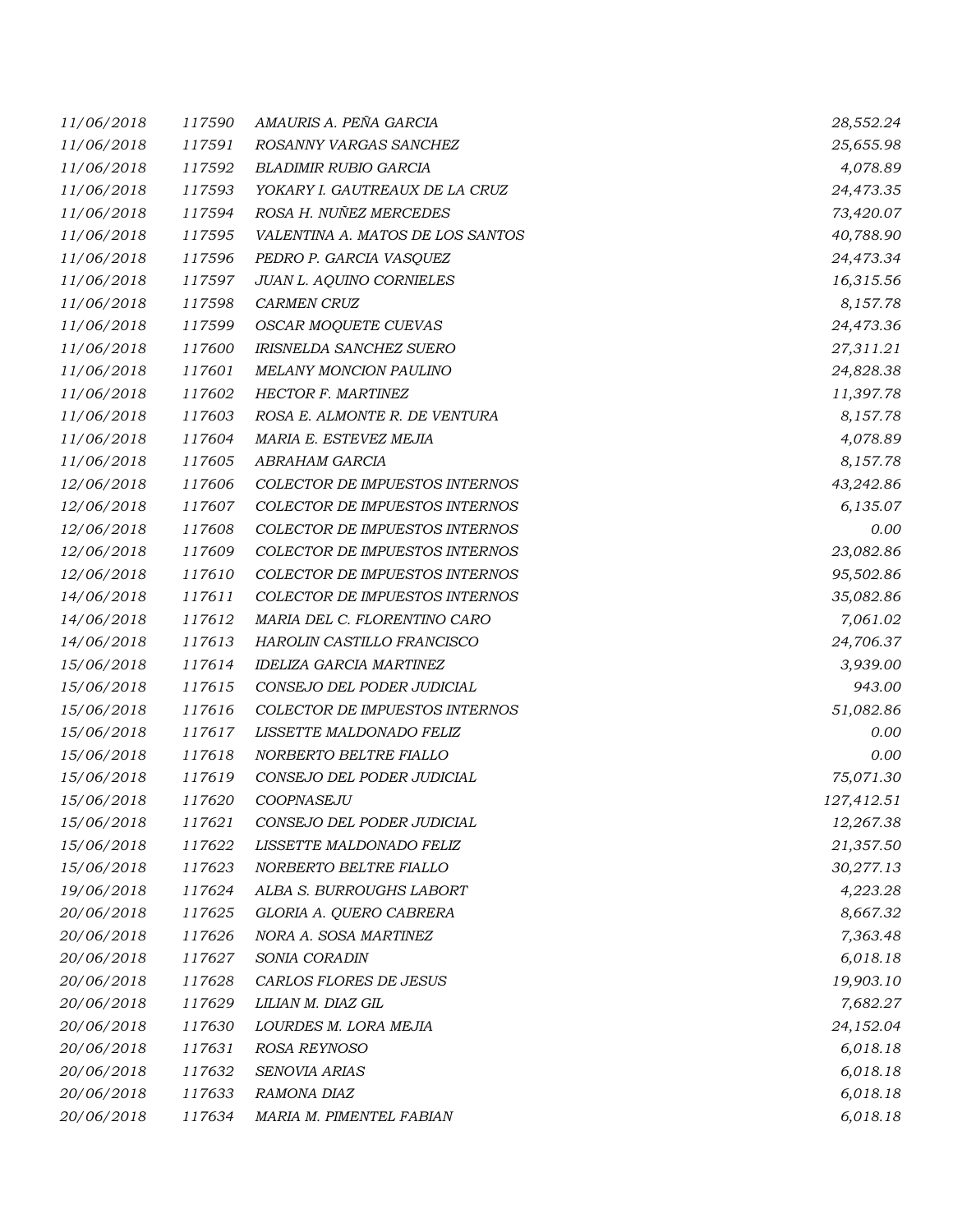| 20/06/2018 | 117635 | LUZ DEL C. MONTANO                   | 6,018.18  |
|------------|--------|--------------------------------------|-----------|
| 20/06/2018 | 117636 | ELIGIA DE LA CRUZ                    | 4,979.47  |
| 20/06/2018 | 117637 | OLGA M. ROSARIO V.                   | 3,063.04  |
| 20/06/2018 | 117638 | <b>IRIS RODRIGUEZ P.</b>             | 6,018.18  |
| 20/06/2018 | 117639 | CARMEN POLANCO                       | 6,018.18  |
| 20/06/2018 | 117640 | ANA FCA. FELIZ SANCHEZ               | 6,018.18  |
| 20/06/2018 | 117641 | ALTAGRACIA A. RODRIGUEZ VICTORIA     | 6,018.18  |
| 20/06/2018 | 117642 | MILTA ANT. RODRIGUEZ SANTOS          | 6,018.18  |
| 20/06/2018 | 117643 | OLGA E. DIAZ DIAZ                    | 6,018.18  |
| 20/06/2018 | 117644 | JOSEFA R. BLANCO                     | 6,018.18  |
| 20/06/2018 | 117645 | MARIA DEL R. CUELLO PARADIS          | 18,676.66 |
| 20/06/2018 | 117646 | MELBA FCA. HENRIQUEZ GUZMAN          | 6,018.18  |
| 20/06/2018 | 117647 | ESTHER M. AMOR PEÑA                  | 6,018.18  |
| 20/06/2018 | 117648 | FRANCIA C. MARTINEZ DRULLARD         | 21,441.25 |
| 20/06/2018 | 117649 | AMELIA DEL ORBE PEÑA                 | 3,054.30  |
| 20/06/2018 | 117650 | <b>BIENVENIDA BELLIARD</b>           | 36,119.77 |
| 20/06/2018 | 117651 | PACO PEREZ REYES                     | 6,018.18  |
| 20/06/2018 | 117652 | ROSA J. DE LOS SANTOS G.             | 6,018.18  |
| 20/06/2018 | 117653 | CARMEN L. PERALTA CASTELLANOS        | 6,018.18  |
| 20/06/2018 | 117654 | FIDIAS GONZALEZ VICIOSO              | 5,418.18  |
| 20/06/2018 | 117655 | ISABEL E. DE LOS SANTOS GOMEZ        | 6,018.18  |
| 20/06/2018 | 117656 | LUIS E. MOREL POUERIE                | 36,642.28 |
| 20/06/2018 | 117657 | YOLANDA E. DE WINDT DE GAUTREAU      | 12,993.40 |
| 20/06/2018 | 117658 | SENAIDA A. ALVAREZ PEREZ             | 6,018.18  |
| 20/06/2018 | 117659 | YDALIA PORTORREAL                    | 6,018.18  |
| 20/06/2018 | 117660 | MARTA N. MONTAS RAMIREZ              | 4,787.18  |
| 20/06/2018 | 117661 | HILDA CARRASCO PEREZ                 | 6,018.18  |
| 20/06/2018 | 117662 | LUZ M. DEL CARMEN RODRIGUEZ GAUTREAU | 6,018.18  |
| 20/06/2018 | 117663 | CRISTINO RODRIGUEZ                   | 6,018.18  |
| 20/06/2018 | 117664 | MAXIMO S. ROSARIO RODRIGUEZ          | 6,018.18  |
| 20/06/2018 | 117665 | RAFAEL CONTRERAS CONTRERAS           | 6,018.18  |
| 20/06/2018 | 117666 | VIRGINIA SUERO ESPINAL               | 3,253.94  |
| 20/06/2018 | 117667 | JOSEFA A. CUESTA DE MAÑON            | 6,929.81  |
| 20/06/2018 | 117668 | ANA M. BAUTISTA                      | 6,018.18  |
| 20/06/2018 | 117669 | MIRELLA DE LA ROSA DOMINGUEZ         | 6,018.18  |
| 20/06/2018 | 117670 | DORA H. STERLING VAZQUEZ             | 6,018.18  |
| 20/06/2018 | 117671 | <b>JOSEFINA SUAZO ABREU</b>          | 32,621.32 |
| 20/06/2018 | 117672 | ALTAGRACIA A. GIL NOBLE              | 6,018.18  |
| 20/06/2018 | 117673 | RAFAELA DE JS. PEÑA LORA             | 2,983.72  |
| 20/06/2018 | 117674 | <b>LEON FLORES</b>                   | 32,440.83 |
| 20/06/2018 | 117675 | MARIA A. PAULINO MARTE               | 6,018.18  |
| 20/06/2018 | 117676 | CESAR A. VALLEJO NICOLAS             | 3,967.57  |
| 20/06/2018 | 117677 | LUCIA M. REYES PEREZ                 | 17,301.77 |
| 20/06/2018 | 117678 | <b>MERCEDES HIRALDO</b>              | 6,018.18  |
| 20/06/2018 | 117679 | RAMONA FLORES DE MATOS               | 4,968.18  |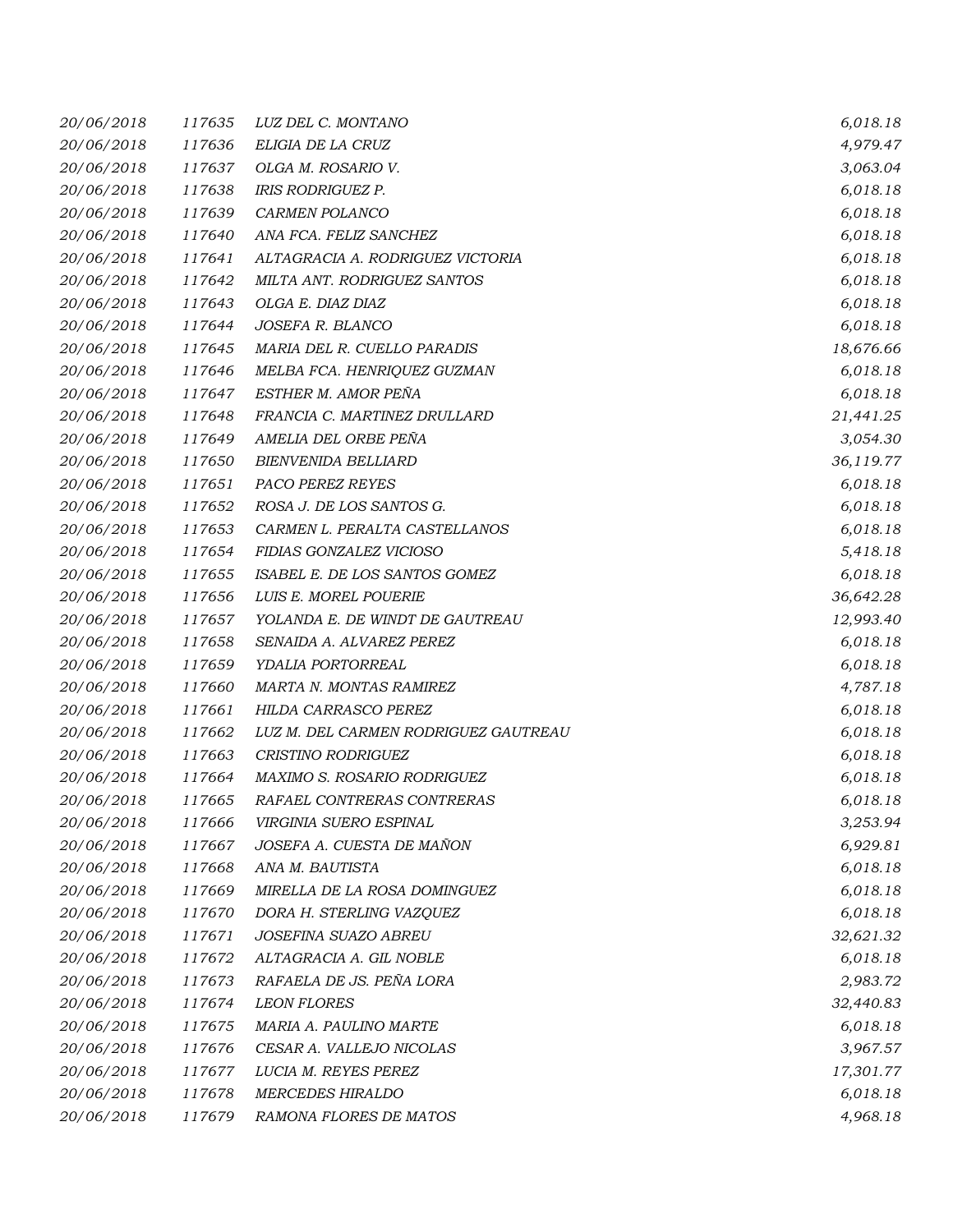| 20/06/2018 | 117680 | ELOISA NUÑEZ DE GONZALEZ             | 11,519.20 |
|------------|--------|--------------------------------------|-----------|
| 20/06/2018 | 117681 | MIREYA CAPELLAN A.                   | 6,018.18  |
| 20/06/2018 | 117682 | LUZ DEL C. SANCHEZ CALDERON          | 6,018.18  |
| 20/06/2018 | 117683 | <b>INES MDES. REYES CABRERA</b>      | 6,018.18  |
| 20/06/2018 | 117684 | SILVESTRE COCO                       | 5,718.18  |
| 20/06/2018 | 117685 | ELISA VIVIECA                        | 6,018.18  |
| 20/06/2018 | 117686 | TERESA MORA DE LA ROSA               | 6,018.18  |
| 20/06/2018 | 117687 | PEDRO A. FERNANDEZ SALCEDO           | 37,938.19 |
| 20/06/2018 | 117688 | RAFAEL A. RODRIGUEZ GONZALEZ         | 27,900.61 |
| 20/06/2018 | 117689 | AFRICA E. SANTOS GUZMAN              | 6,018.18  |
| 20/06/2018 | 117690 | MILEDYS S. SOSA R.                   | 27,533.27 |
| 20/06/2018 | 117691 | MARCIANA ALT. RAMIREZ CORONA         | 17,179.09 |
| 20/06/2018 | 117692 | DAYSI R. VASQUEZ CRUZ                | 6,018.18  |
| 20/06/2018 | 117693 | CARMEN DE LOS A. LUCIANO GARCIA      | 4,278.10  |
| 20/06/2018 | 117694 | NEREYDA E. JAQUEZ LOZANO             | 6,018.18  |
| 20/06/2018 | 117695 | CARMEN L. SANTOS PIMENTEL            | 6,018.18  |
| 20/06/2018 | 117696 | AMERICA G. ESPINAL HUED              | 6,018.18  |
| 20/06/2018 | 117697 | RAMON ANT. CARABALLO ABREU           | 6,018.18  |
| 20/06/2018 | 117698 | CARLOS D. GARCIA GARCIA              | 6,018.18  |
| 20/06/2018 | 117699 | <b>DULCE M. ESTEVEZ</b>              | 6,018.18  |
| 20/06/2018 | 117700 | MARIA DE LA C. CANELA CANELA         | 4,033.83  |
| 20/06/2018 | 117701 | FRANCISCO J. NUÑEZ GOMEZ             | 37,742.61 |
| 20/06/2018 | 117702 | MARIA G. DALMASI LORA                | 6,018.18  |
| 20/06/2018 | 117703 | CARMEN L. EDUARDO ICIANO             | 6,018.18  |
| 20/06/2018 | 117704 | CARMEN Y. COSME GUTIERREZ            | 3,498.67  |
| 20/06/2018 | 117705 | FRANCISCA R. PEREZ PEÑA              | 6,018.18  |
| 20/06/2018 | 117706 | ADRIANO GONZALEZ PANTALEON           | 4,587.57  |
| 20/06/2018 | 117707 | ANA J. LOPEZ GERMOSEN                | 6,018.18  |
| 20/06/2018 | 117708 | ROSAURA JULIA JIMENEZ DAJER DE LOPEZ | 26,372.75 |
| 20/06/2018 | 117709 | RAMONA DE JESUS ROSARIO              | 6,018.18  |
| 20/06/2018 | 117710 | MARIA A. CASTRO AGRAMONTE            | 6,018.18  |
| 20/06/2018 | 117711 | <b>AGUSTINA MARTE</b>                | 5,734.18  |
| 20/06/2018 | 117712 | EURIPIDES A. GARCIA GARCIA           | 36,436.81 |
| 20/06/2018 | 117713 | GENOVEVA I. ROSARIO                  | 6,018.18  |
| 20/06/2018 | 117714 | MARIA A. HONRADO BADIA               | 6,018.18  |
| 20/06/2018 | 117715 | MARIA ALT. RAMOS GARCIA              | 6,018.18  |
| 20/06/2018 | 117716 | JUAN ANT. SANCHEZ VILLA              | 3,769.99  |
| 20/06/2018 | 117717 | RAMONA JIMENEZ LIZARDO               | 6,018.18  |
| 20/06/2018 | 117718 | JOSEFA ALT. MEJIA MIESES             | 6,018.18  |
| 20/06/2018 | 117719 | ROSA PAREDES GARCIA                  | 6,018.18  |
| 20/06/2018 | 117720 | <b>GUARIONEX BRITO TAVERAS</b>       | 6,018.18  |
| 20/06/2018 | 117721 | PEDRO HERNANDEZ CRUCEY               | 6,018.18  |
| 20/06/2018 | 117722 | JUANA TRAVIESO VASQUEZ               | 6,018.18  |
| 20/06/2018 | 117723 | JUAN SEBASTIAN RODRIGUEZ             | 6,018.18  |
| 20/06/2018 | 117724 | AMELIA VALDEZ M.                     | 6,018.18  |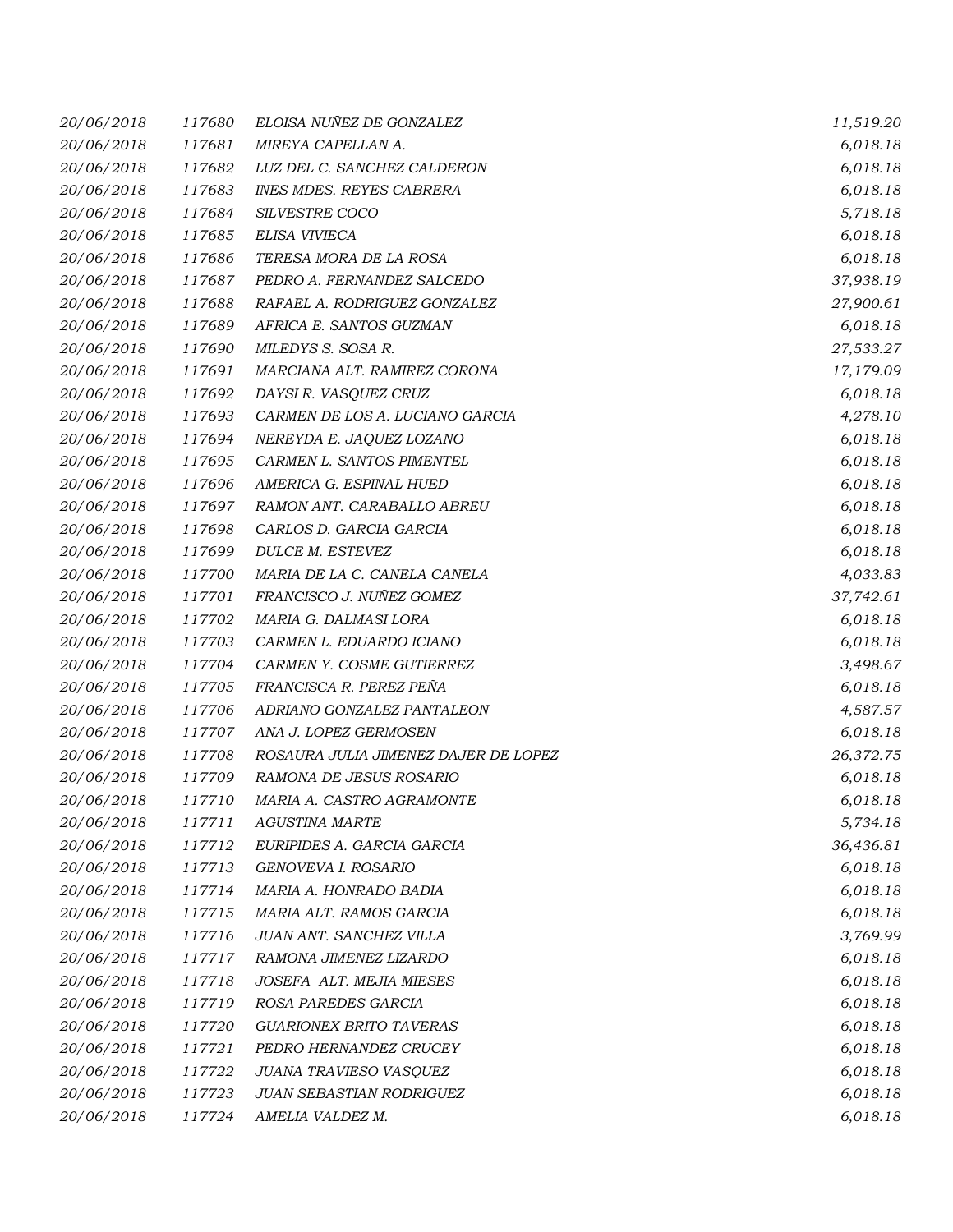| 20/06/2018 | 117725 | VALENTIN SUAREZ G.                      | 6,018.18  |
|------------|--------|-----------------------------------------|-----------|
| 20/06/2018 | 117726 | CAROLINA A. VICTORIA                    | 6,018.18  |
| 20/06/2018 | 117727 | FRANCISCA A. TEJADA                     | 6,018.18  |
| 20/06/2018 | 117728 | LOURDES M. NUÑEZ ROSARIO                | 6,018.18  |
| 20/06/2018 | 117729 | JOSE P. FLORES M.                       | 9,998.46  |
| 20/06/2018 | 117730 | GREGORIO ARIAS CARRASCO                 | 21,709.26 |
| 20/06/2018 | 117731 | DAVID A. FELIZ FELIZ                    | 6,018.18  |
| 20/06/2018 | 117732 | MERCEDES SEGURA CUEVAS                  | 3,225.82  |
| 20/06/2018 | 117733 | NERY MEDINA DIAZ                        | 3,618.18  |
| 20/06/2018 | 117734 | MIGUELINA PEÑA MENDEZ                   | 2,959.62  |
| 20/06/2018 | 117735 | DOMINGO GUZMAN MORETA FELIZ             | 3,009.09  |
| 20/06/2018 | 117736 | RICHARDIN DE J. DOTEL                   | 7,490.44  |
| 20/06/2018 | 117737 | EUDES M. ENCARNACION FELIZ              | 6,018.18  |
| 20/06/2018 | 117738 | NEREIDA FLORIAN SANTANA                 | 6,018.18  |
| 20/06/2018 | 117739 | <b>SERGIO OLIVERO FELIZ</b>             | 5,251.68  |
| 20/06/2018 | 117740 | ROSAURA FERRERAS FERRERAS               | 6,018.18  |
| 20/06/2018 | 117741 | <b>NURIS M. NOVAS MATOS</b>             | 3,356.15  |
| 20/06/2018 | 117742 | MIGUEL MEDINA PEREZ                     | 12,252.15 |
| 20/06/2018 | 117743 | LIVIO G. RIVAS                          | 6,018.18  |
| 20/06/2018 | 117744 | BIENVENIDA VELOZ                        | 6,018.18  |
| 20/06/2018 | 117745 | EUGENIA PEREZ SANTANA                   | 5,592.46  |
| 20/06/2018 | 117746 | PEDRO REYES MEDINA                      | 5,718.18  |
| 20/06/2018 | 117747 | FELICIA CUEVAS CARVAJAL                 | 3,696.13  |
| 20/06/2018 | 117748 | <b>JUSTO FERRERAS PEREZ</b>             | 6,018.18  |
| 20/06/2018 | 117749 | VICTOR R. CONCEPCION ROMERO             | 6,018.18  |
| 20/06/2018 | 117750 | ADELFA A. HERRERA TERRERO               | 6,018.18  |
| 20/06/2018 | 117751 | SENEO MONTERO MONTAS                    | 5,718.18  |
| 20/06/2018 | 117752 | XIOMARA A. MONTERO JIMENEZ              | 5,534.11  |
| 20/06/2018 | 117753 | RAMON A. MORETA                         | 5,618.18  |
| 20/06/2018 | 117754 | SIMONA FAMILIA ZABALA                   | 4,377.98  |
| 20/06/2018 | 117755 | VENECIA RUIZ MATEO                      | 5,518.18  |
| 20/06/2018 | 117756 | AUGUSTO E. OVIEDO PEÑA                  | 7,123.54  |
| 20/06/2018 | 117757 | ANERTA ALT. RODRIGUEZ                   | 32,683.32 |
| 20/06/2018 | 117758 | RAMON A. GUTIERREZ GARCIA               | 6,018.18  |
| 20/06/2018 | 117759 | JUAN DE LA C. TEJEDA ACOSTA             | 10,020.54 |
| 20/06/2018 | 117760 | JUANA LUCIA A. SANCHEZ G.               | 6,018.18  |
| 20/06/2018 | 117761 | ANTHIA M. REYES JIMENEZ                 | 5,618.18  |
| 20/06/2018 | 117762 | MANUEL E. SOSA CRUZ                     | 5,518.18  |
| 20/06/2018 | 117763 | DANIEL MEDINA BELLIARD                  | 6,018.18  |
| 20/06/2018 | 117764 | LUCILA NUÑEZ CASTRO                     | 6,018.18  |
| 20/06/2018 | 117765 | ANA M. BAEZ ROSARIO                     | 6,018.18  |
| 20/06/2018 | 117766 | RAMONA REYES CARRASCO                   | 6,018.18  |
| 20/06/2018 | 117767 | ELBA H. VARGAS FRIAS                    | 6,018.18  |
| 20/06/2018 | 117768 | EVARISTO JIMENEZ FIGUEREO               | 10,720.63 |
| 20/06/2018 | 117769 | GUARINA E. MERCEDES HERNANDEZ FERDINARD | 6,018.18  |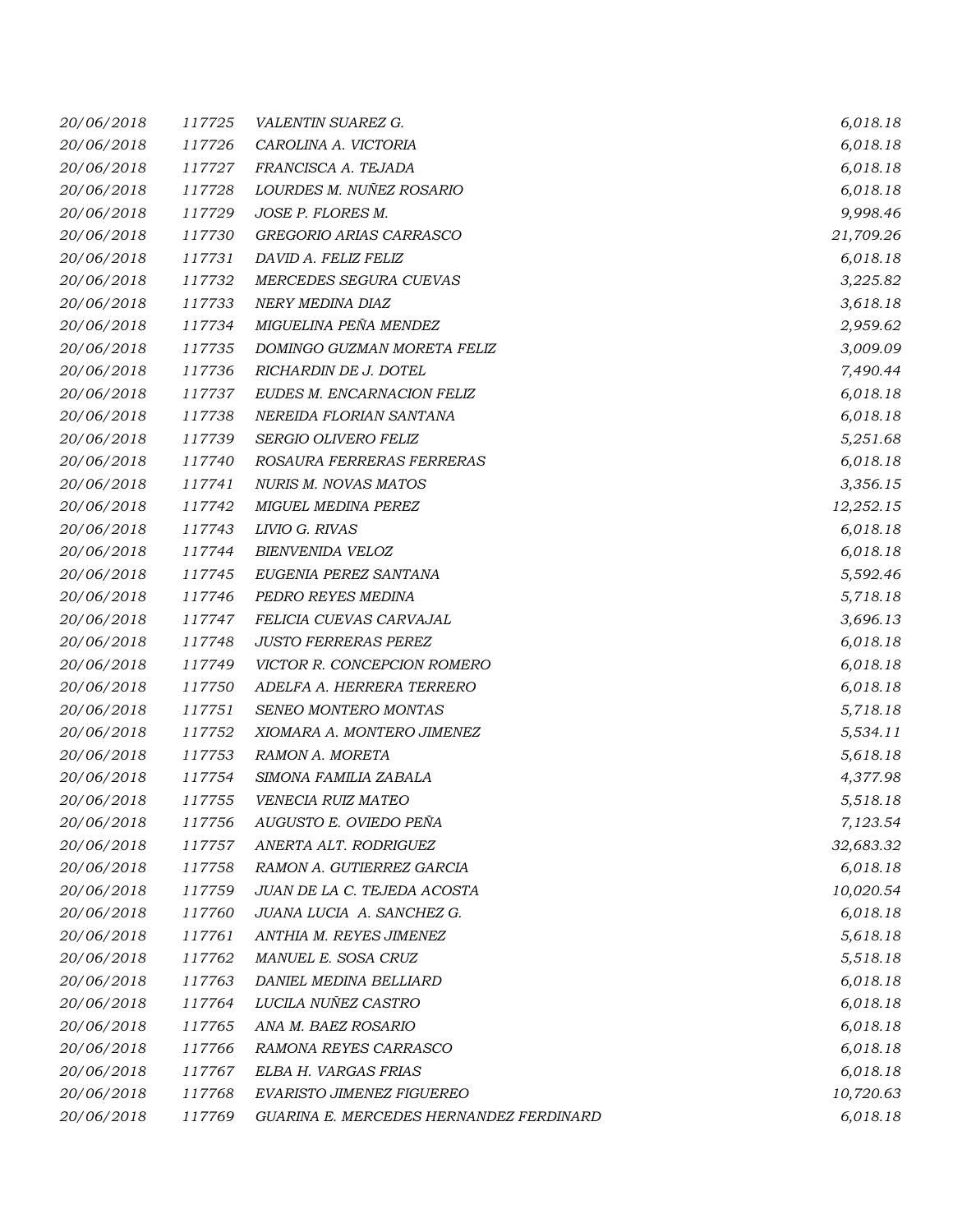| 20/06/2018 | 117770 | ENEIDA DOMINGUEZ                | 6,018.18   |
|------------|--------|---------------------------------|------------|
| 20/06/2018 | 117771 | JOSEFINA GURIDIS POZO           | 6,018.18   |
| 20/06/2018 | 117772 | LUIS J. BOURGET FROMETA         | 38,387.50  |
| 20/06/2018 | 117773 | RUTH MONTALVO FRANCISCO         | 29,497.03  |
| 20/06/2018 | 117774 | ROSARIO N. ARIAS GERMAN         | 6,018.18   |
| 20/06/2018 | 117775 | ELIDA E. SANCHEZ NINA           | 16,855.44  |
| 20/06/2018 | 117776 | ALTAGRACIA M. PLACENCIO FORTUNA | 6,018.18   |
| 20/06/2018 | 117777 | ARGENTINA ORTIZ PERDOMO         | 1,976.96   |
| 20/06/2018 | 117778 | CARMELA MATOS TEJEDA            | 6,018.18   |
| 20/06/2018 | 117779 | MARIA SEVERINO DE LEON          | 6,018.18   |
| 20/06/2018 | 117780 | JULIANA PINEDA                  | 6,018.18   |
| 20/06/2018 | 117781 | MARITZA MEJIA DUVERGE           | 5,418.18   |
| 20/06/2018 | 117782 | <b>JOSEFA REYES APONTE</b>      | 6,018.18   |
| 20/06/2018 | 117783 | CARMEN MA. MORALES MORALES      | 5,518.18   |
| 20/06/2018 | 117784 | <b>JULIA ARRIAGA PONTIER</b>    | 5,718.18   |
| 20/06/2018 | 117785 | HILDA L. LAMARCHE UBIERA        | 3,159.48   |
| 20/06/2018 | 117786 | EDELMIRA RAMIREZ DE ESPINAL     | 6,018.18   |
| 20/06/2018 | 117787 | LUCINDA ESPINAL                 | 5,834.18   |
| 20/06/2018 | 117788 | CARMEN A. CASADO MARTINEZ       | 6,018.18   |
| 20/06/2018 | 117789 | JUANA JIMENEZ E.                | 6,018.18   |
| 20/06/2018 | 117790 | FELIX R. CUEVAS RUFINO          | 1,003.03   |
| 20/06/2018 | 117791 | <b>JULIO H. HERRERA MATOS</b>   | 1,103.33   |
| 20/06/2018 | 117792 | MANUEL A. LEMONIER JIMENEZ      | 495.88     |
| 20/06/2018 | 117793 | INES JOSE G.                    | 922.18     |
| 21/06/2018 | 117794 | MARIANO GERMAN MEJIA            | 296,917.13 |
| 21/06/2018 | 117795 | FRANCISCO ANT. JEREZ MENA       | 289,531.64 |
| 21/06/2018 | 117796 | JOSE A. CRUCETA ALMANZAR        | 282,092.24 |
| 21/06/2018 | 117797 | EDGARDO HERNANDEZ MEJIA         | 237,211.06 |
| 21/06/2018 | 117798 | ROBERT C. PLACENCIA ALVAREZ     | 286,362.74 |
| 21/06/2018 | 117799 | SARA I. HENRIQUEZ MARIN         | 231,805.04 |
| 21/06/2018 | 117800 | ARIEL A. VOLQUEZ MATOS          | 7,031.29   |
| 21/06/2018 | 117801 | JOAN R. ORTIZ MATA              | 16,370.48  |
| 21/06/2018 | 117802 | ELIUD E. GARCIA TIFA            | 13,273.60  |
| 21/06/2018 | 117803 | CARILUZ COTE SANTOS             | 25,408.77  |
| 21/06/2018 | 117804 | RICHARD E. TEJADA RODRIGUEZ     | 17,668.05  |
| 21/06/2018 | 117805 | ELIAS J. MONTILLA PEREZ         | 8,923.48   |
| 21/06/2018 | 117806 | GARRIDO DE LA ROSA DE LA ROSA   | 8,923.48   |
| 21/06/2018 | 117807 | DALIN I. TRINIDAD HERNANDEZ     | 8,923.48   |
| 21/06/2018 | 117808 | AMELIA M. SOSA ACEVEDO          | 13,284.00  |
| 21/06/2018 | 117809 | YENIFER R. MARTINEZ VARGAS      | 40,210.76  |
| 21/06/2018 | 117810 | WILMA M. CEBALLOS CRUZ          | 20,432.59  |
| 21/06/2018 | 117811 | MILEIDYS S. ORTIZ SANCHEZ       | 14,913.11  |
| 21/06/2018 | 117812 | STEVEN J. GUZMAN GONZALEZ       | 10,580.61  |
| 21/06/2018 | 117813 | MIGDALY GONZALEZ BAUTISTA       | 14,424.11  |
| 21/06/2018 | 117814 | YARISA C. NOLASCO               | 22,164.83  |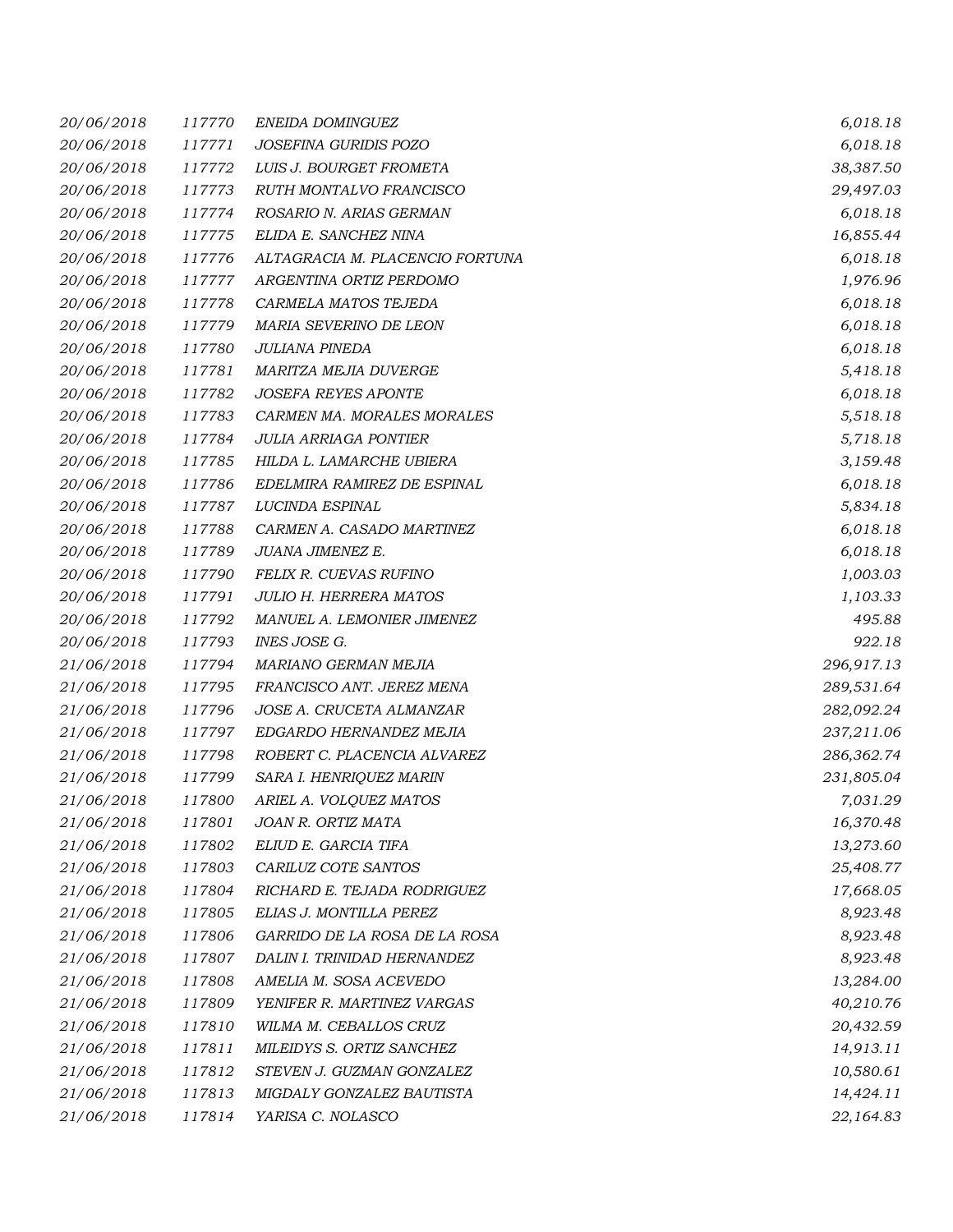| 21/06/2018 | 117815 | JUNIOR M. DE JESUS POLANCO               | 24,648.12  |
|------------|--------|------------------------------------------|------------|
| 21/06/2018 | 117816 | AURA RAMIREZ ENCARNACION                 | 10,580.61  |
| 21/06/2018 | 117817 | GRISELDA TEJADA                          | 10,249.18  |
| 21/06/2018 | 117818 | ANABEL S. BERNABEL RODRIGUEZ             | 10,588.91  |
| 21/06/2018 | 117819 | YULENNY A. SOLANO FORTUNA                | 28,444.97  |
| 21/06/2018 | 117820 | NOELCHY GARABITOS RUIZ                   | 13,957.50  |
| 21/06/2018 | 117821 | WANDER M. DE LOS SANTOS DIAZ             | 13,232.01  |
| 21/06/2018 | 117822 | MARIA DEL C. FLORENTINO CARO             | 22,632.00  |
| 21/06/2018 | 117823 | YALEISY BELEN MERCEDES                   | 9,917.75   |
| 21/06/2018 | 117824 | JANCER G. SANTANA LOPEZ                  | 12,576.00  |
| 21/06/2018 | 117825 | MICHELL L. BATISTA VILLEGA               | 12,576.00  |
| 21/06/2018 | 117826 | KELVIN L. RIJO RIJO                      | 22,743.31  |
| 21/06/2018 | 117827 | BREAILY L. MARTE BATISTA                 | 42,824.00  |
| 21/06/2018 | 117828 | LAURA P. SANTANA UBIERA                  | 42,824.00  |
| 21/06/2018 | 117829 | ROSANNA G. GARIB DE OGANDO               | 57,368.00  |
| 21/06/2018 | 117830 | AMBIORIS MATEO NINA                      | 16,127.59  |
| 21/06/2018 | 117831 | LOREIDY A. MEDINA LOPEZ                  | 26,130.72  |
| 21/06/2018 | 117832 | ESTEFANY ALT. RAMIREZ ROJAS              | 21,920.00  |
| 21/06/2018 | 117833 | JONATHAN D. RIVERA ALMANZAR              | 11,199.60  |
| 21/06/2018 | 117834 | <b>RAMON SOLANO</b>                      | 32,190.68  |
| 21/06/2018 | 117835 | MANUEL DE JS. MORALES ORTIZ              | 36,168.00  |
| 21/06/2018 | 117836 | JENNIFER MARTINEZ DIAZ                   | 17,536.00  |
| 21/06/2018 | 117837 | <b>INSTITUTO DE AUXILIOS Y VIVIENDAS</b> | 575.00     |
| 21/06/2018 | 117838 | FONDO DE PENSIONES Y JUBILACIONES        | 17,114.89  |
| 21/06/2018 | 117839 | CONSEJO DEL PODER JUDICIAL               | 9,090.69   |
| 21/06/2018 | 117840 | CABO ANNY M. OTAÑO DIAZ                  | 3,333.33   |
| 21/06/2018 | 117841 | RASO JUAN RAMIREZ CUEVAS                 | 5,000.00   |
| 21/06/2018 | 117842 | YENCI J. QUINONES RODRIGUEZ              | 16,920.60  |
| 22/06/2018 | 117843 | CONSEJO DEL PODER JUDICIAL               | 11,994.00  |
| 22/06/2018 | 117844 | CONSEJO DEL PODER JUDICIAL               | 3,675.60   |
| 22/06/2018 | 117845 | <b>INSTITUTO DE AUXILIOS Y VIVIENDAS</b> | 175.00     |
| 22/06/2018 | 117846 | FONDO DE PENSIONES Y JUBILACIONES        | 95,868.49  |
| 22/06/2018 | 117847 | COOPNASEJU                               | 150,834.68 |
| 22/06/2018 | 117848 | CONSEJO DEL PODER JUDICIAL               | 1,050.00   |
| 22/06/2018 | 117849 | COOPNASEJU                               | 62,834.00  |
| 22/06/2018 | 117850 | CONSEJO DEL PODER JUDICIAL               | 78,636.13  |
| 26/06/2018 | 117851 | ANGELA M. TEJEDA ALCANTARA               | 1,600.00   |
| 26/06/2018 | 117852 | JOSEFA CEDANO ALCANTARA                  | 1,600.00   |
| 26/06/2018 | 117853 | JENNIFFER K. MEDINA QUITERIO             | 6,000.00   |
| 26/06/2018 | 117854 | ROSSY E. CONTIN NUNEZ                    | 3,000.00   |
| 26/06/2018 | 117855 | <b>MARIELA BATISTA ARIAS</b>             | 3,000.00   |
| 26/06/2018 | 117856 | WANDA S. DIAZ DE LA CRUZ                 | 3,000.00   |
| 26/06/2018 | 117857 | JOSUE SANTANA DEL ORBE                   | 3,000.00   |
| 26/06/2018 | 117858 | PAOLA E. ROA DE LA CRUZ                  | 3,000.00   |
| 26/06/2018 | 117859 | MILBIA DE LEON PAYAN                     | 3,000.00   |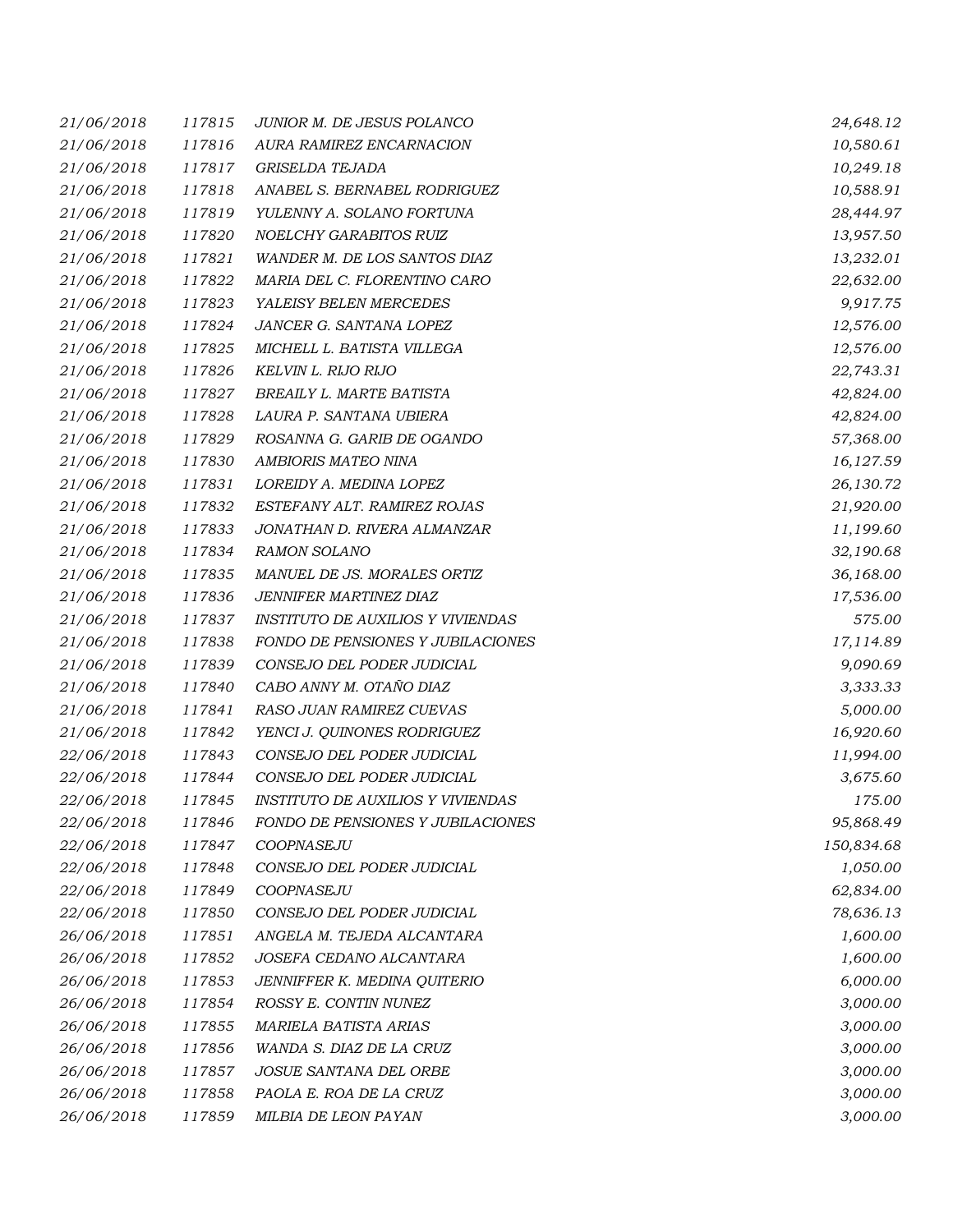| 26/06/2018 | 117860 | YAMEL S. ARIAS SANCHEZ               | 3,000.00   |
|------------|--------|--------------------------------------|------------|
| 26/06/2018 | 117861 | YAMILKA A. ALMANZAR LIMA             | 3,000.00   |
| 26/06/2018 | 117862 | YAMILKA REYES CARRASCO               | 0.00       |
| 26/06/2018 | 117863 | HALANNA P. DE OLEO RAMIREZ           | 3,000.00   |
| 26/06/2018 | 117864 | MELISSA G. MORLA SANTANA             | 3,000.00   |
| 26/06/2018 | 117865 | CARLOS ML. BATISTA DE LA CRUZ        | 3,000.00   |
| 26/06/2018 | 117866 | YACAIRIS P. TORRES DEL ROSARIO       | 3,000.00   |
| 26/06/2018 | 117867 | MERCEDES O. ALVAREZ ROSARIO          | 3,000.00   |
| 26/06/2018 | 117868 | YUMILKA REYES CARRASCO               | 3,000.00   |
| 27/06/2018 | 117869 | CARMEN M. DE LA CRUZ TOLEDO          | 8,276.12   |
| 27/06/2018 | 117870 | ROSY A. TEJADA JIMENEZ               | 9,663.45   |
| 27/06/2018 | 117871 | ALAN R. ENCARNACION RAMON            | 27,191.60  |
| 27/06/2018 | 117872 | ORLANDO J. BELTRE SERRANO            | 27,191.60  |
| 27/06/2018 | 117873 | ALFREDO DE LOS SANTOS DE LA CRUZ     | 4,960.89   |
| 27/06/2018 | 117874 | CANDIDA OLIVO                        | 85,656.73  |
| 27/06/2018 | 117875 | MERY C. MATTA HILARIO                | 48,946.72  |
| 27/06/2018 | 117876 | NELSON B. DE LA ROSA PAULINO         | 65,262.28  |
| 27/06/2018 | 117877 | <b>BADIA A. WEHBE GUZMAN</b>         | 48,946.72  |
| 27/06/2018 | 117878 | FRANCIA Y. CLASE CLASE               | 40,788.92  |
| 27/06/2018 | 117879 | GRISELDA LIRANZO MARTINEZ DE DE ASIS | 12,236.67  |
| 27/06/2018 | 117880 | MAIRENY VEGA CRUZ                    | 5,549.31   |
| 27/06/2018 | 117881 | ILCANIA Y. CABRERA CABRERA           | 7,032.31   |
| 27/06/2018 | 117882 | BERTA G. DE LOS M. GOMEZ GIL         | 61,560.00  |
| 27/06/2018 | 117883 | JUAN ANT. REYES UREÑA                | 48,946.72  |
| 27/06/2018 | 117884 | LUIS N. GOMEZ GIL                    | 212,102.39 |
| 27/06/2018 | 117885 | ROSA MA. PAREDES CALCAÑO             | 32,631.12  |
| 27/06/2018 | 117886 | SENIA MONTERO ALVAREZ                | 36,710.01  |
| 27/06/2018 | 117887 | ELIZABETH MARTE LIRIO                | 48,600.00  |
| 27/06/2018 | 117888 | LIDIA A. PUIG FRANCISCO              | 16,315.56  |
| 27/06/2018 | 117889 | ANA R. DE LEON GUZMAN                | 45,360.00  |
| 27/06/2018 | 117890 | FRANCHESKA ABREU TRINIDAD            | 8,276.12   |
| 27/06/2018 | 117891 | LORENZO A. VARGAS CRUZ               | 45,360.00  |
| 27/06/2018 | 117892 | CESAR E. CABRAL ORTIZ                | 8,157.78   |
| 27/06/2018 | 117893 | MODESTO R. CAMACHO SANTANA           | 85,656.73  |
| 27/06/2018 | 117894 | MILTON C. MONTES POLANCO             | 16,315.56  |
| 27/06/2018 | 117895 | ROSA M. ALMONTE FRANCISCO            | 45,360.00  |
| 27/06/2018 | 117896 | BERNARDINA PEÑA JIMENEZ              | 4,078.89   |
| 27/06/2018 | 117897 | HILARIA ALT. PERALTA JIMENEZ         | 48,600.00  |
| 27/06/2018 | 117898 | ALBANIA ALT. CONTRERAS SANCHEZ       | 110,160.00 |
| 27/06/2018 | 117899 | CAROLYN D. BONILLA ESPINO            | 31,645.40  |
| 27/06/2018 | 117900 | OSCAR E. GENAO GONZALEZ              | 16,093.00  |
| 27/06/2018 | 117901 | JULIO C. FERNANDEZ RODRIGUEZ         | 16,093.00  |
| 27/06/2018 | 117902 | ADALGISA M. TEJADA DE AZA            | 48,600.00  |
| 27/06/2018 | 117903 | JOSEFINA COMPRES SANTANA             | 96,823.39  |
| 27/06/2018 | 117904 | PURISIMA E. PAREDES MARTINEZ         | 212,102.39 |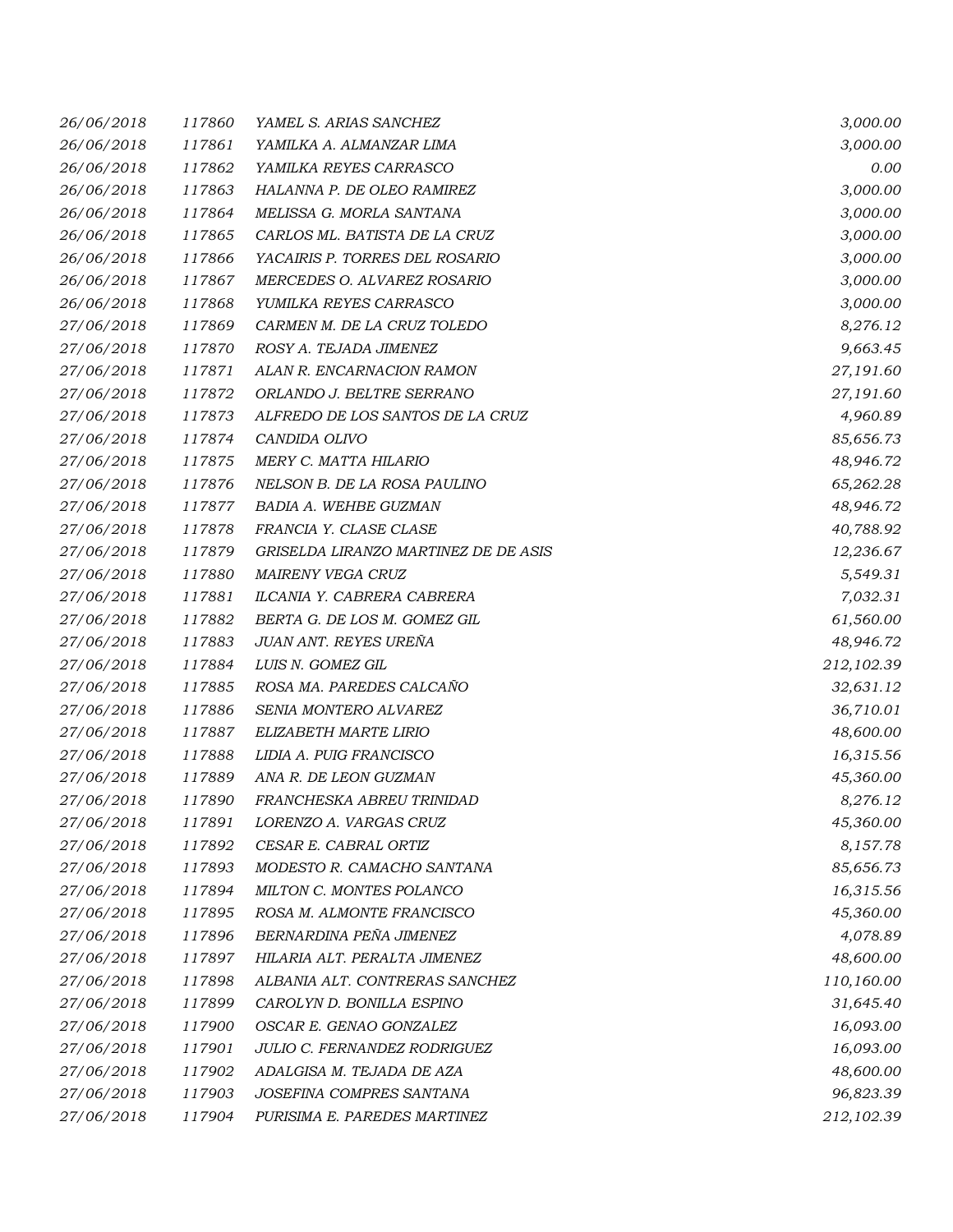| 27/06/2018 | 117905 | GRISELDA R. SALAZAR TAVERAS    | 53,633.34  |
|------------|--------|--------------------------------|------------|
| 27/06/2018 | 117906 | JOSE F. THEN REINOSO           | 65,262.24  |
| 27/06/2018 | 117907 | ARISLEIDY BURGOS POLANCO       | 8,157.78   |
| 27/06/2018 | 117908 | PABLO ALB. MERCEDES SUAREZ     | 20,394.45  |
| 27/06/2018 | 117909 | CLARA E. GARCIA SANTOS         | 8,157.78   |
| 27/06/2018 | 117910 | ISA R. RONDON POLANCO          | 8,157.78   |
| 27/06/2018 | 117911 | FRANCISCO TORRES DE LA CRUZ    | 48,600.00  |
| 27/06/2018 | 117912 | MAYRA J. DE LA CRUZ LORA       | 8,157.78   |
| 27/06/2018 | 117913 | AMARILIS GRULLON REYNOSO       | 6,415.20   |
| 27/06/2018 | 117914 | DAYARIS E. PINEDA ACOSTA       | 7,032.31   |
| 27/06/2018 | 117915 | ZOBEIDA MATEO                  | 4,078.89   |
| 27/06/2018 | 117916 | LIBIS M. MEREJO PEREZ          | 48,946.72  |
| 27/06/2018 | 117917 | SERVIO ANT. MONTILLA MONTILLA  | 16,315.56  |
| 27/06/2018 | 117918 | JOSELYN A. MATEO SALCIE        | 48,946.68  |
| 27/06/2018 | 117919 | DOMINGA T. MORILLO MONTERO     | 16,315.56  |
| 27/06/2018 | 117920 | JUANA M. CONCEPCION MORETA     | 48,946.70  |
| 27/06/2018 | 117921 | DIOGENES OGANDO OGANDO         | 12,236.67  |
| 27/06/2018 | 117922 | JAVIERCA ANT. GOMEZ            | 19,440.00  |
| 27/06/2018 | 117923 | ANA A. HENRIQUEZ GUZMAN        | 101,972.25 |
| 27/06/2018 | 117924 | ALEYDA FRANCO TEJADA           | 48,600.00  |
| 27/06/2018 | 117925 | RAMON ALB. ROMANO CONTRERAS    | 40,788.90  |
| 27/06/2018 | 117926 | WANDA Y. VARGAS PERALTA        | 48,600.00  |
| 27/06/2018 | 117927 | JOSE N. ESTEVEZ RODRIGUEZ      | 32,631.12  |
| 27/06/2018 | 117928 | FRINE A. RIVERA SANTANA        | 4,078.89   |
| 27/06/2018 | 117929 | STEFANY P. GARCIA JEREZ        | 7,032.31   |
| 27/06/2018 | 117930 | HIPOLITO CANDELARIO CASTILLO   | 4,078.89   |
| 27/06/2018 | 117931 | FRANCY R. DE LA ROSA ROMERO    | 16,315.56  |
| 27/06/2018 | 117932 | PEDRO GERMAN MEJIA             | 13,753.67  |
| 27/06/2018 | 117933 | JUAN E. BRITO BENITEZ          | 4,078.89   |
| 27/06/2018 | 117934 | ALEJANDRINA CORDERO            | 10,417.87  |
| 27/06/2018 | 117935 | ZOILA A. RAMIREZ CASTILLO      | 57,104.46  |
| 27/06/2018 | 117936 | DANIEL BAEZ ARAUJO             | 9,921.78   |
| 27/06/2018 | 117937 | SHARLENNI ORTIZ DE LA ROSA     | 6,266.89   |
| 27/06/2018 | 117938 | GILBERTH A. SANTANA NOVA       | 33,295.84  |
| 27/06/2018 | 117939 | JOSE BDO. MERCEDES PEÑA        | 12,236.67  |
| 27/06/2018 | 117940 | JUANA SOLANO SOSA              | 4,078.89   |
| 27/06/2018 | 117941 | MEDARDO ANT. RINCON MARTINEZ   | 28,552.23  |
| 27/06/2018 | 117942 | DOMINGO ANT. GUERRERO CALDERON | 16,315.57  |
| 27/06/2018 | 117943 | MAXIMILIANO PEGUERO DE AZA     | 8,157.78   |
| 27/06/2018 | 117944 | EUGENIA A. MEDINA RODRIGUEZ    | 24,440.88  |
| 27/06/2018 | 117945 | PEDRO N. MOJICA DE LA ROSA     | 16,315.56  |
| 27/06/2018 | 117946 | MABELYN F. BERNARD ORTIZ       | 7,730.76   |
| 27/06/2018 | 117947 | YOCANDY MERAN FIGUEREO         | 9,663.45   |
| 27/06/2018 | 117948 | KEYSY C. OGANDO ALCANTARA      | 9,663.45   |
| 27/06/2018 | 117949 | ASTRID C. CONTRERAS CRUZ       | 9,663.45   |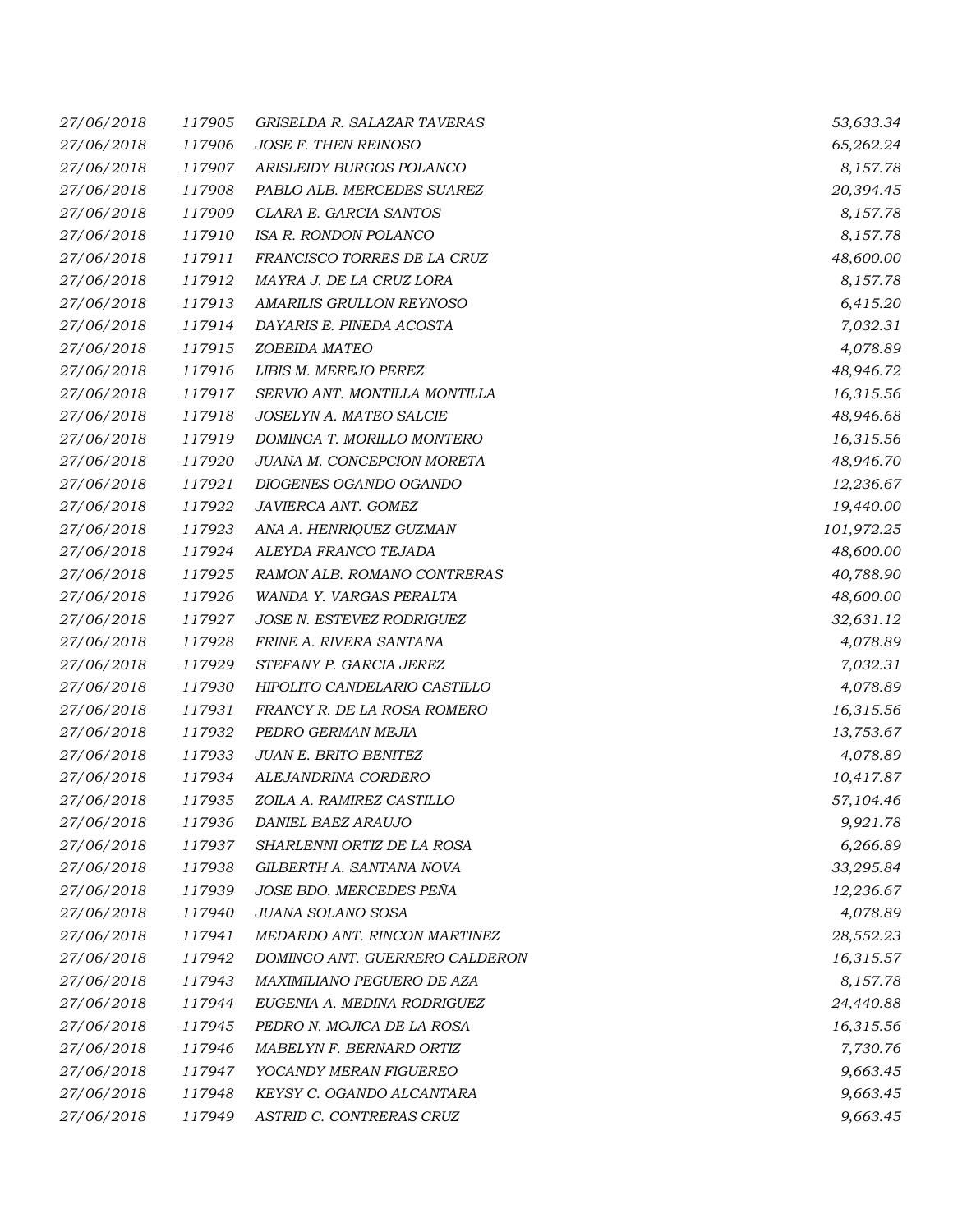| 27/06/2018 | 117950 | TIOLA PIMENTEL RAMIREZ                   | 10,913.96     |
|------------|--------|------------------------------------------|---------------|
| 27/06/2018 | 117951 | MARITZA DEL C. GARCIA GOMEZ              | 28,552.25     |
| 27/06/2018 | 117952 | OFELIA ALCANTARA GARCIA                  | 8,157.78      |
| 27/06/2018 | 117953 | AMAURIS A. PEÑA GARCIA                   | 57,104.50     |
| 27/06/2018 | 117954 | PEDRO P. GARCIA VASQUEZ                  | 36,710.01     |
| 27/06/2018 | 117955 | ROSSEMARY HENRIQUEZ LEYBA                | 28,138.81     |
| 27/06/2018 | 117956 | OSCAR MOQUETE CUEVAS                     | 32,631.14     |
| 27/06/2018 | 117957 | IRISNELDA SANCHEZ SUERO                  | 8,276.12      |
| 27/06/2018 | 117958 | MELANY MONCION PAULINO                   | 8,276.12      |
| 27/06/2018 | 117959 | MARGARITA DE LOS S. REYES PAULINO        | 28,552.23     |
| 27/06/2018 | 117960 | ROSA E. ALMONTE R. DE VENTURA            | 20,394.45     |
| 27/06/2018 | 117961 | HAROLIN CASTILLO FRANCISCO               | 20,214.31     |
| 27/06/2018 | 117962 | ABRAHAM GARCIA                           | 4,078.89      |
| 27/06/2018 | 117963 | MARIA E. ESTEVEZ MEJIA                   | 8,157.78      |
| 27/06/2018 | 117964 | HECTOR F. MARTINEZ                       | 8,157.78      |
| 27/06/2018 | 117965 | FONDO DE PENSIONES Y JUBILACIONES        | 3,472.60      |
| 27/06/2018 | 117966 | <b>INSTITUTO DE AUXILIOS Y VIVIENDAS</b> | 100.00        |
| 27/06/2018 | 117967 | COOPNASEJU                               | 17,647.97     |
| 27/06/2018 | 117968 | CONSEJO DEL PODER JUDICIAL               | 2,176.48      |
| 27/06/2018 | 117969 | CONSEJO DEL PODER JUDICIAL               | 3,836.30      |
| 28/06/2018 | 117970 | FONDO DE PENSIONES Y JUBILACIONES        | 24,153,699.13 |
| 28/06/2018 | 117971 | FONDO DE PENSIONES Y JUBILACIONES        | 12,053,944.70 |
| 28/06/2018 | 117972 | INSTITUTO NACIONAL DE LA VIVIENDA        | 366.95        |
| 28/06/2018 | 117973 | DOMINGA REYNOSO MOLINA                   | 2,000.00      |
| 28/06/2018 | 117974 | EMMACULADA N. DEL ORBE PEREZ             | 4,000.00      |
| 28/06/2018 | 117975 | YAHAIRA ALT. RAMOS QUEZADA               | 3,000.00      |
| 28/06/2018 | 117976 | YANIA MARMOL PUELLO                      | 2,000.00      |
| 28/06/2018 | 117977 | JOHANNA MARTINEZ BATISTA                 | 2,000.00      |
| 28/06/2018 | 117978 | JOSEFINA MERCEDES REYES ESPINAL          | 3,000.00      |
| 28/06/2018 | 117979 | INSTITUTO DE AUXILIOS Y VIVIENDA         | 1,873.69      |
| 28/06/2018 | 117980 | FUNDACION DE CREDITO EDUCATIVO           | 476,468.00    |
| 28/06/2018 | 117981 | CONSEJO DEL PODER JUDICIAL               | 600.00        |
| 28/06/2018 | 117982 | CONSEJO DEL PODER JUDICIAL               | 217,074.60    |
| 28/06/2018 | 117983 | CONSEJO DEL PODER JUDICIAL               | 110,526.55    |
| 28/06/2018 | 117984 | CONSEJO DEL PODER JUDICIAL               | 5,000.00      |
| 28/06/2018 | 117985 | CONSEJO DEL PODER JUDICIAL               | 7,184.64      |
| 28/06/2018 | 117986 | CONSEJO DEL PODER JUDICIAL               | 2,333.33      |
| 28/06/2018 | 117987 | CARLOS ML. MENDEZ L.                     | 10,150.00     |
| 28/06/2018 | 117988 | AURA MARIA YBELICE MERCEDES              | 2,000.00      |
| 28/06/2018 | 117989 | LISSET MARIBEL HERNANDEZ PENA            | 6,000.00      |
| 28/06/2018 | 117990 | NURYS LANDA VALDEZ SANCHEZ               | 2,500.00      |
| 28/06/2018 | 117991 | CONSEJO DEL PODER JUDICIAL               | 12,182.56     |
| 28/06/2018 | 117992 | DULCE MARIA AQUINO GONZALEZ              | 3,600.00      |
| 28/06/2018 | 117993 | NAZARET ALMONTE SUAREZ                   | 7,500.00      |
| 28/06/2018 | 117994 | INSTITUTO DE AUXILIOS Y VIVIENDAS        | 166,200.00    |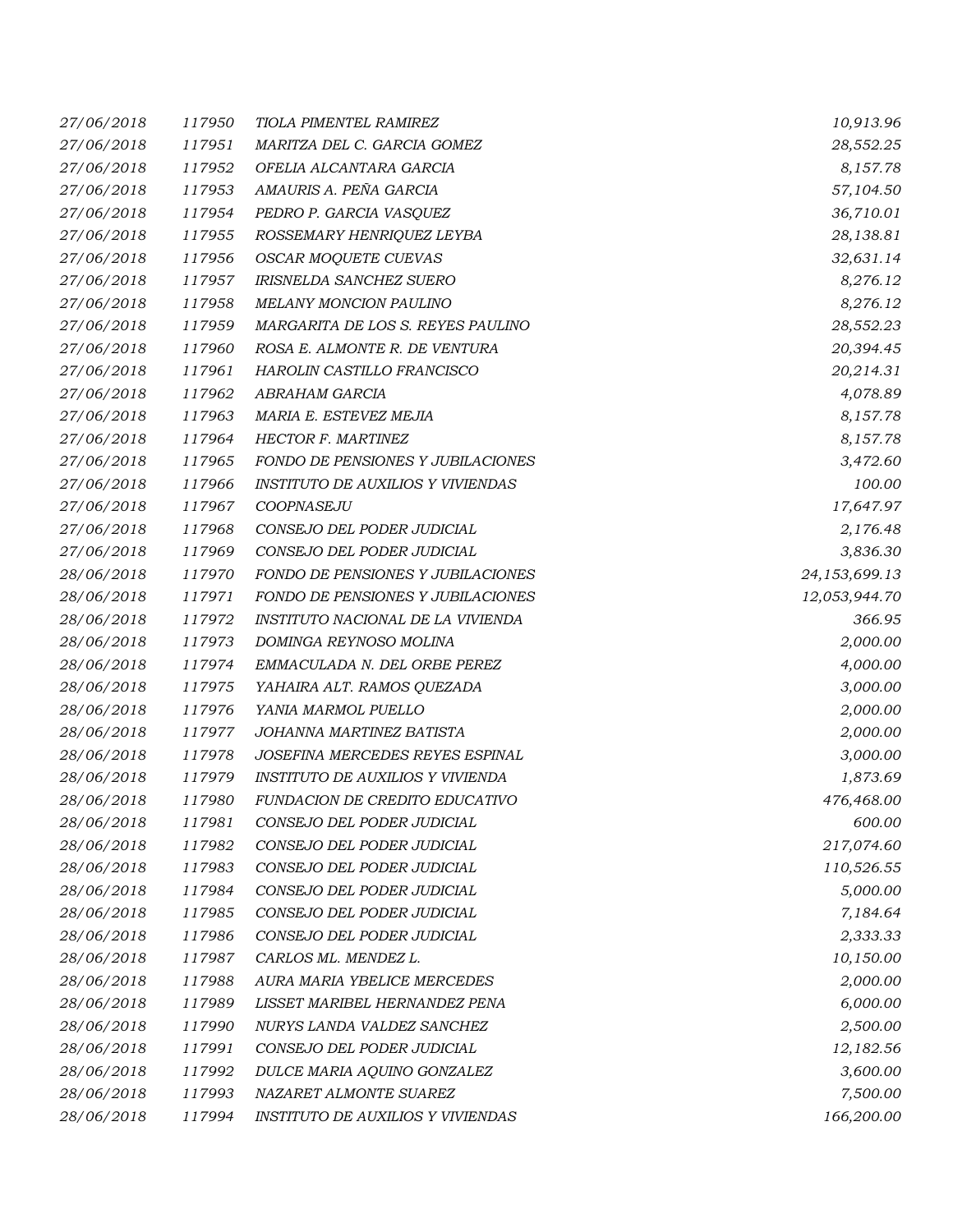| 28/06/2018 | 117995 | CONSEJO DEL PODER JUDICIAL               | 3,800.62      |
|------------|--------|------------------------------------------|---------------|
| 28/06/2018 | 117996 | FAVIANA L. MATOS MATOS                   | 2,000.00      |
| 28/06/2018 | 117997 | <b>WENDY VALERIO DE PARKER</b>           | 1,800.00      |
| 28/06/2018 | 117998 | LAURIDISY SANCHEZ ORTIZ                  | 10,000.00     |
| 28/06/2018 | 117999 | CONSEJO DEL PODER JUDICIAL               | 86,588.90     |
| 28/06/2018 | 118000 | NOHEMI E. FELIZ URBAEZ                   | 6,500.00      |
| 28/06/2018 | 118001 | ANGELITA ROSARIO MONTES DE OCA           | 4,000.00      |
| 28/06/2018 | 118002 | CONSEJO DEL PODER JUDICIAL               | 5,177.85      |
| 28/06/2018 | 118003 | CONSEJO DEL PODER JUDICIAL               | 1,100.00      |
| 28/06/2018 | 118004 | JULIA N. PIANTINI                        | 5,000.00      |
| 28/06/2018 | 118005 | CONSEJO DEL PODER JUDICIAL               | 4,000.00      |
| 28/06/2018 | 118006 | CONSEJO DEL PODER JUDICIAL               | 3,162.50      |
| 28/06/2018 | 118007 | ESCUELA NACIONAL DE LA JUDICATURA        | 19,833.32     |
| 28/06/2018 | 118008 | CONSEJO DEL PODER JUDICIAL               | 126.39        |
| 29/06/2018 | 118009 | COLECTOR DE IMPUESTOS INTERNOS           | 42,319.53     |
| 29/06/2018 | 118010 | COLECTOR DE IMPUESTOS INTERNOS           | 6,135.07      |
| 29/06/2018 | 118011 | COLECTOR DE IMPUESTOS INTERNOS           | 1,742,710.31  |
| 29/06/2018 | 118012 | COOPNASEJU                               | 1,834.06      |
| 29/06/2018 | 118013 | <b>FONDO DE PENSIONES Y JUBILACIONES</b> | 830.40        |
| 29/06/2018 | 118014 | COOPNASEJU                               | 3,100.00      |
| 29/06/2018 | 118015 | <b>INSTITUTO DE AUXILIOS Y VIVIENDAS</b> | 25.00         |
| 29/06/2018 | 118016 | CONSEJO DEL PODER JUDICIAL               | 415.20        |
| 29/06/2018 | 118017 | <b>JOSE N. ESTEVEZ RODRIGUEZ</b>         | 20,394.46     |
| 29/06/2018 | 118018 | AURA M. MARTE ASTACIO                    | 9,261.00      |
| 29/06/2018 | 118019 | YOSEURY PEREZ FIGUEREO                   | 5,982.33      |
| 29/06/2018 | 118020 | YANIRCA C. PINA MENDEZ                   | 8,253.00      |
| 29/06/2018 | 118021 | KRYSMEIRY G. ESTEVEZ                     | 8,631.00      |
| 29/06/2018 | 118022 | KEYVAN A ARIAS TORRES                    | 8,253.00      |
| 29/06/2018 | 118023 | KATHERINE M. GARCIA PEREZ                | 2,660.33      |
| 29/06/2018 | 118024 | CONSEJO DEL PODER JUDICIAL               | 4,067.67      |
| 29/06/2018 | 118025 | COOPNASEJU                               | 45,998.85     |
| 29/06/2018 | 118026 | CONSEJO DEL PODER JUDICIAL               | 8,294.35      |
| 29/06/2018 | 118027 | FONDO DE PENSIONES Y JUBILACIONES        | 137,438.02    |
| 29/06/2018 | 118028 | <b>COLECTOR DE IMPUESTOS INTERNOS</b>    | 559,510.57    |
| 29/06/2018 | 118029 | COLECTOR DE IMPUESTOS INTERNOS           | 26,584,824.45 |
|            |        | TOTAL RD\$                               | 77,439,469.23 |

*ANEXO 05*

# *RELACION DE TRANSFERENCIAS DEBITOS MES DE JUNIO 2018*

| <b>FECHA</b>      | NUM. | <b>DESCRIPCION</b>                              | <b>VALOR RDS</b> |
|-------------------|------|-------------------------------------------------|------------------|
| <i>01/06/2018</i> | 928  | TRANSF. DE FONDO PAGO BONO VACACIONAL AÑO 2018. | 158.117.14       |